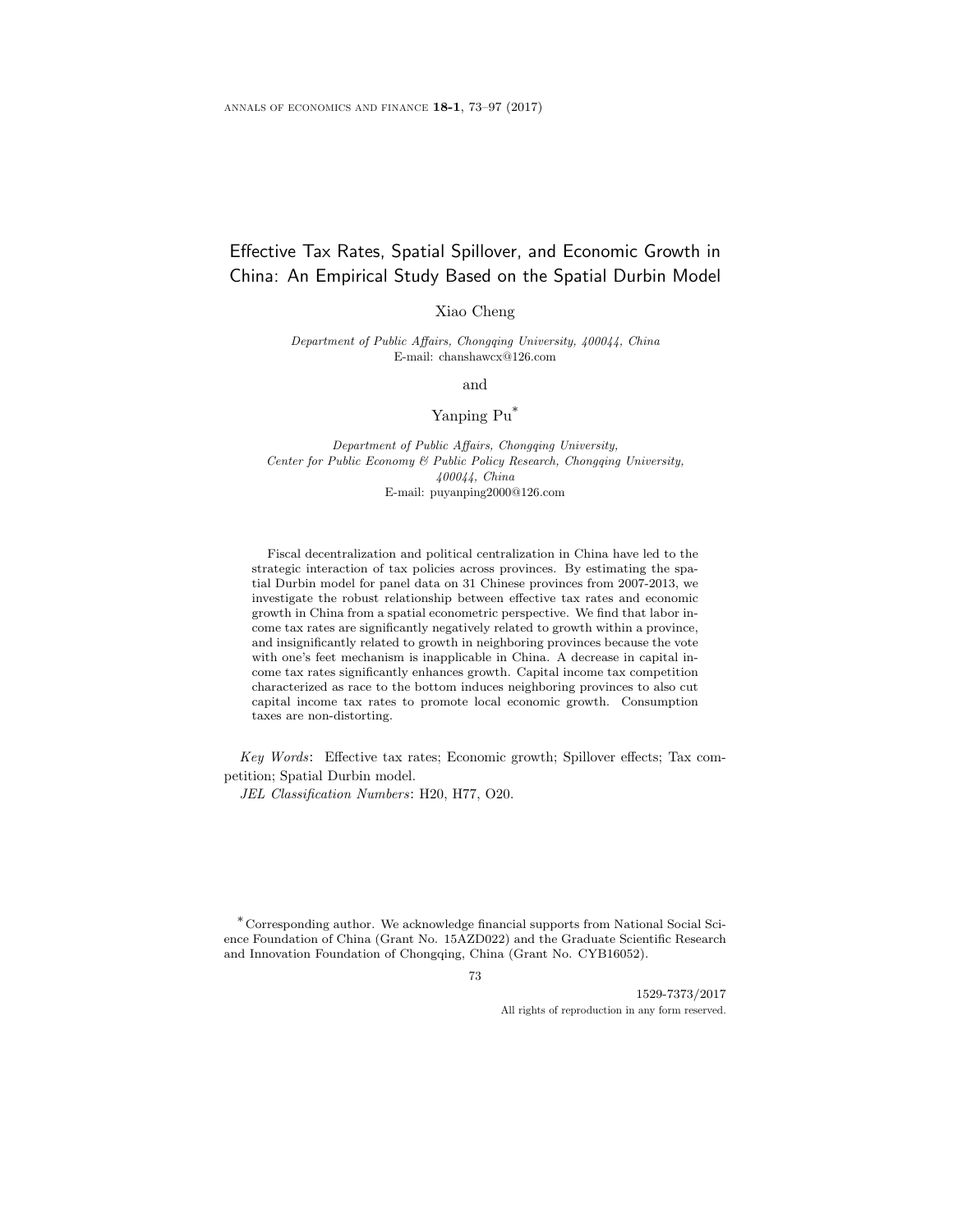### 1. INTRODUCTION

China's 1994 tax-sharing reforms constitute a critical component of the country's economic reform and have played a significant role in its remarkable growth (Jin et al., 2005). With China's economy entering a "new normal" phase, shifting gear from the high speed to medium-to-high speed growth, there have been widespread calls for the tax regime to evolve accordingly to ensure that it promotes rather than impedes the next stage of economic development. In the ongoing tax reform discussions, one key view holds that the current distortionary taxation needs to be corrected and that reform of the tax structure should be the priority because different types of taxes affect economic growth in different ways.

The design of a tax structure that simultaneously promotes economic growth and maintains fiscal stability is particularly appealing (Huang and Xie, 2008). It is thus surprising that only a small number of empirical studies have compared the growth effects of different types of taxes, and they have reached different conclusions. For example, Lee and Gordon (2005) find that corporate tax rates are more distortionary than personal tax rates. Angelopoulos et al. (2007), in contrast, show labor income and corporate income tax rates to be negatively and positively related to growth, respectively. Arnold (2011) suggests a growth-friendliness ranking for taxes, with property taxes at the top, followed by consumption taxes, personal income taxes, and corporate income taxes. Xing (2012), however, challenges that ranking, finding no robust ranking using slightly different specifications and performing robustness tests.

The existing literature on the growth effects of different types of taxes uses traditional macro-econometric models, thereby neglecting the spillover effects of taxes. However, fiscal policy in one jurisdiction may have beneficial or detrimental effects on nearby jurisdictions (Case et al., 1993). Hence, the estimates of the growth effects of the fiscal variables considered in these studies may suffer from systematic biases arising from ignorance of the spillover effects. To address this issue, this paper reconsiders the relationship between tax rates and economic growth in China from a spatial econometric perspective.

A key reason to pay attention to spatial correlation in examining fiscal policy and economic growth is that the tax rate chosen by one jurisdiction affects the budget constraints of another. Wildasin (1988) reports that capital is perfectly mobile across jurisdictions: when the tax rate in a given jurisdiction is raised, the net return on capital in that jurisdiction falls, prompting capital to relocate to another jurisdiction. Local governors who want to maximize the welfare function have strong incentives to compete with each other to attract mobile capital, which leads to strategic interactions in local tax setting (commonly known as tax competition). It should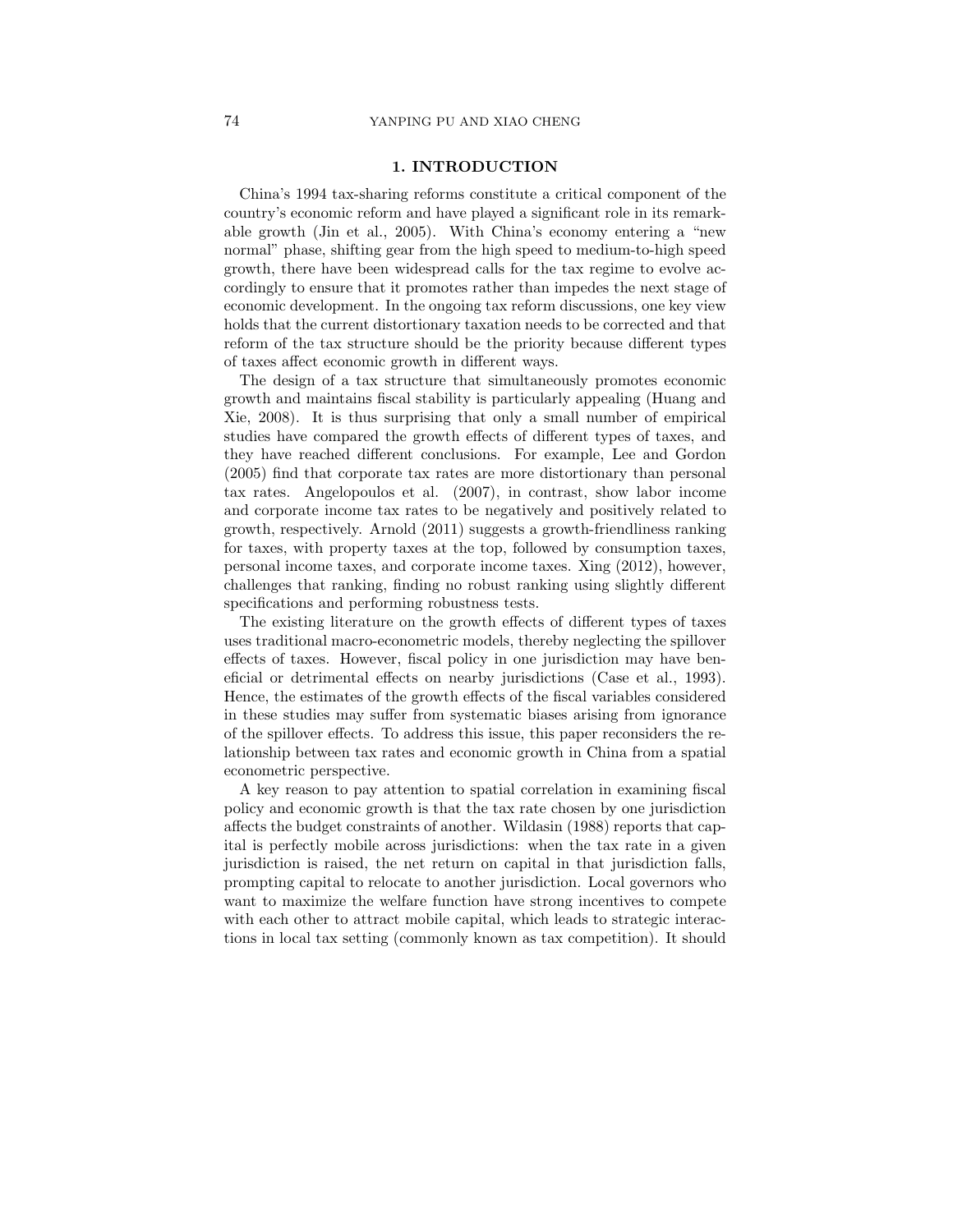be noted that the mobility of labor is also deserving of attention. Tax competition is associated with the taxation of mobile factors. In China, the setting of tax tables is solely controlled by the central government, with statutory tax rates generally the same across provinces. Nevertheless, the tax-sharing system grants provincial governments authority over local fiscal administration by reassigning tax revenues between the central and provincial governments and splitting tax bureaus into national and local tax offices. The system allows local governors to collect tax revenues in their provinces in a relatively unrestricted manner by, for example, formulating preferential tax policies. As a result, China's effective tax rates vary considerably from province to province. It is thus clear that in the context of the China's fiscal decentralization, there is considerable room for local governments to engage in tax competition.

The strategic horizontal interaction among jurisdictions may also result from political yardstick competition, a concept proposed by Salmon (1987) and further developed by Besley and Case (1995). In the presence of asymmetric information between voters and governors, the voters in a given jurisdiction who do not know the cost of providing local public services and are unaware of the need to raise local taxes will use information on the tax burden in similarly situated jurisdictions as a benchmark to evaluate the performance of their incumbent governor. Therefore, governors who want to increase their chances of reelection are concerned with their relative performance on taxation, and tend to mimic the tax setting behavior of neighboring governors. In the case of China, the governance structure is centralized, with strong top-down mandates. Local governors are appointed by the central government in Beijing. Hence, the system of electoral representation underpinning political yardstick competition does not exist at the provincial level in China, and applying political yardstick competition to China is thus controversial. Some scholars believe that it is not particularly informative in the Chinese context. Following Caldeira (2012), however, we argue that political centralization in China can induce interprovincial competition. Due to information asymmetry, the central government rewards or punishes local governors based on their province's relative economic performance. Local governors have incentives to compete with one another to protect the local tax base and attract business investment to promote economic growth. It seems reasonably clear that the central government spurs tax interactions among local governors in the way that voters do in democratic countries. More precisely, the yardstick competition in China is not from the bottom but from the top, as the principal party is the central government, not local voters.

In this study, we apply the spatial Durbin model (SDM) to panel data on 31 Chinese provinces from 2007 to 2013 to compare the effects of different types of tax on economic growth. To the best of our knowledge, the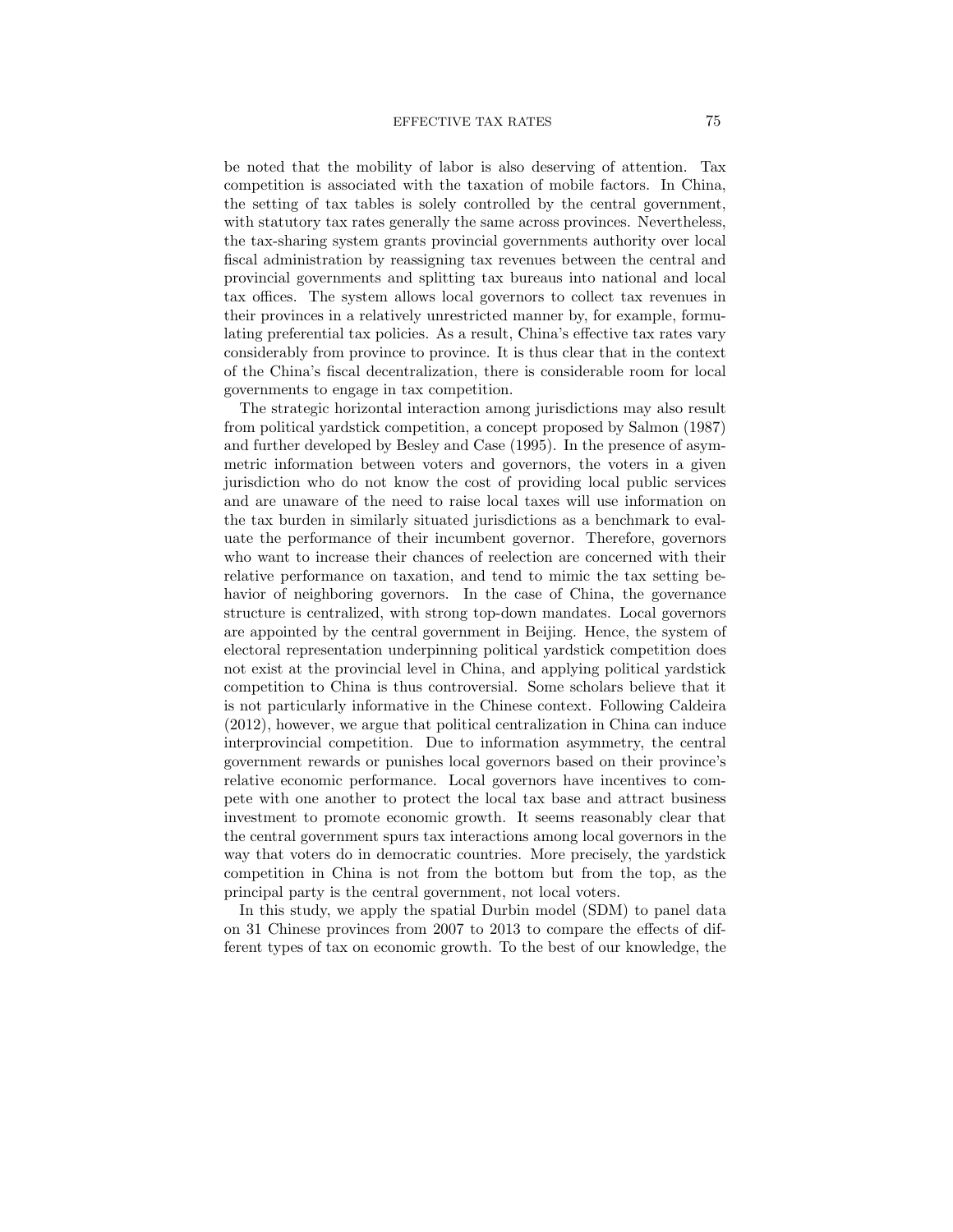study constitutes the first attempt to test the growth effects of tax rates with the spillover effects of fiscal policy in China taken into account. To elucidate the effects of cross-province tax interactions in China's spatial economy, the best strategy appears to be the inclusion of a spatially lagged dependent variable, spatially lagged independent variables, and a spatially autoregressive error term simultaneously. Manski (1993) suggests that at least one interaction effect be excluded, as otherwise the parameters will be unidentified. Hence, we exclude the spatially autoregressive error term from the spatial econometric model because, as LeSage and Pace (2009) note, the coefficient estimates of an SDM are unbiased even if the true data generation process is a combined spatial lag-spatial error model. In addition, we also test the robustness of the SDM results to various changes in specification.

Our dataset includes data on capital income, labor income, and consumption tax rates because different types of taxes may affect economic growth differently. As noted, statutory tax rates are identical across provinces in China, whereas effective tax rates vary widely. The latter are thus believed to be a better proxy for the real tax burden. Following Mendoza et al. (1994), we define the effective tax rate as the ratio between the revenues from particular types of taxes and the corresponding tax base. Most of the empirical literature in this area focuses on the effective tax rates in developed countries, with assessments in China still in their infancy. Due to data limitations, there are differences between China and developed countries in distinguishing capital income, labor income, and consumption taxes. Hence, this study makes an important contribution to the literature on effective tax rates.

The remainder of this paper is organized as follows. Section 2 presents the theoretical frameworks for deriving the econometric specification. Section 3 develops the empirical model and describes the construction of the variables. Section 4 discusses the empirical results and reports the results of robustness checks. Concluding remarks and policy implications are given in Section 5.

### 2. THEORETICAL FRAMEWORKS

In this section, we introduce the theoretical frameworks that form the basis of our subsequent empirical analysis: an endogenous growth model and spatial econometric models.

#### 2.1. Endogenous Growth Model

The theoretical model of fiscal policy and economic growth that we present here is a variant of Barro's (1990) well-known model. We classify total public expenditure into two types: productive public expenditure and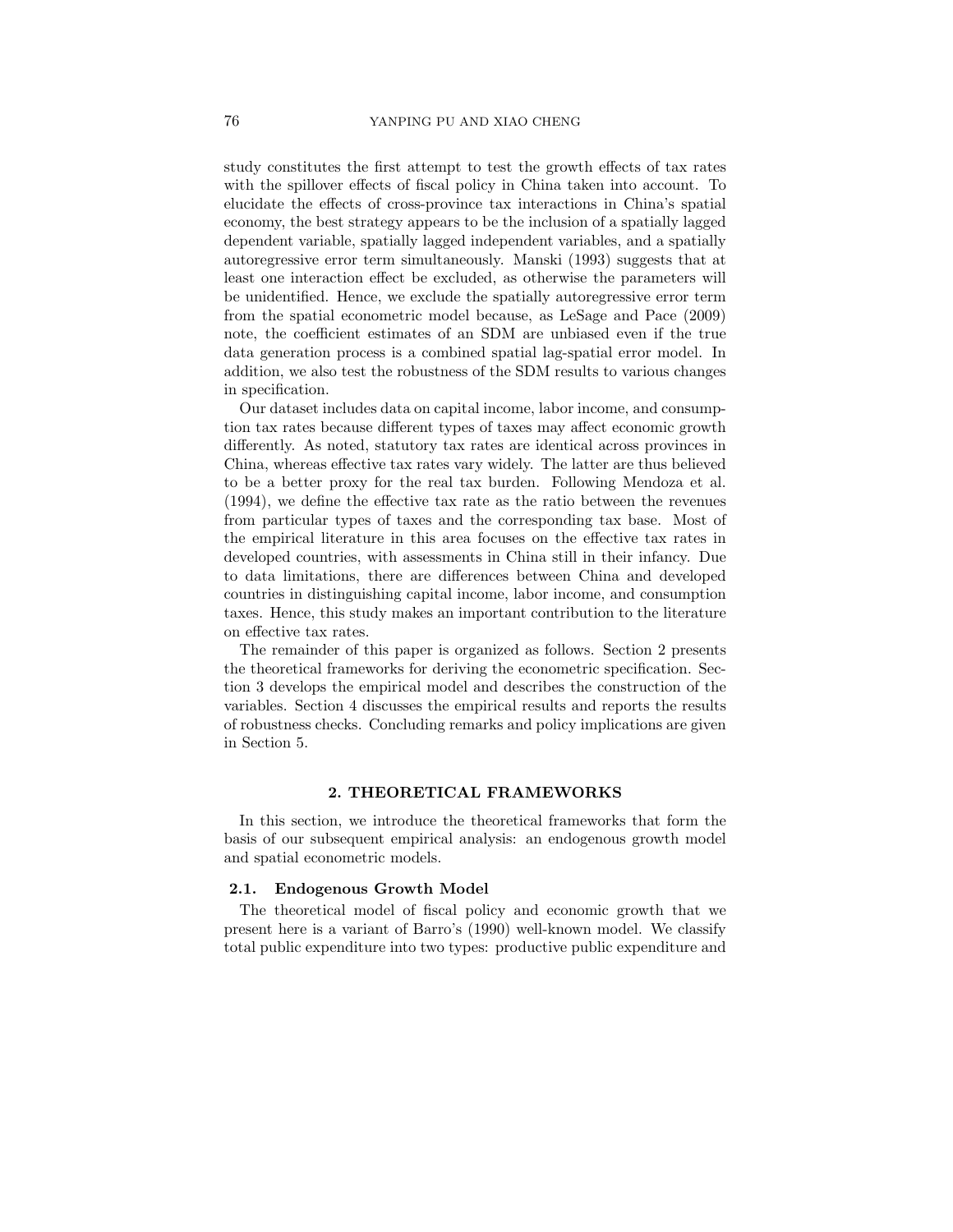non-productive public expenditure. Productive public expenditure can be entered into the private production function as productive input, whereas non-productive public expenditure can be entered into the household utility function. The public expenditure is financed by raising labor income, capital income, and consumption tax rates.

### 2.1.1. Households

We assume that the economy is populated by a large number of infinitely lived, identical households. The representative household maximizes overall utility:

$$
U = \int_0^\infty u(c_t, l_t, h_t) e^{-\rho t} dt,\tag{1}
$$

where  $\rho > 0$  is the discount rate, and  $u(c_t, l_t, h_t)$  is the instantaneous utility at time t.  $u(c_t, l_t, h_t)$  is derived from private consumption  $c_t$ , leisure  $l_t$ , and non-productive public expenditure  $h_t$ , as given by

$$
u(c_t, l_t, h_t) = \left[ (c_t l_t^{\nu} h_t^{\delta})^{1-\theta} - 1 \right] / (1 - \theta), \quad \theta > 0,
$$
 (2)

where  $\nu$  and  $\delta$  are the weights given to leisure and non-productive public expenditure, respectively, relative to private consumption, and  $\theta$  is the reciprocal of the elasticity of intertemporal substitution.

We define the return to capital as  $r_t$  at time t. A household rents its predetermined capital  $k_t$  to a firm, and then receives interest  $r_t k_t$  and profits  $\pi_t$ . Further, the wage rate is set as  $w_t$ , and labor income is thus  $w_t(1 - l_t)$ . Hence, the household's budget constraint can be written as

$$
k_{t+1} = (1 - \tau_{k,t})(r_t k_t + \pi_t) + (1 - \tau_{w,t})w_t(1 - l_t) - (1 + \tau_{c,t})c_t, \qquad (3)
$$

where  $\tau_{k,t}$ ,  $\tau_{w,t}$ , and  $\tau_{c,t}$  are the capital income tax rates, labor income tax rates, and consumption tax rates, respectively. For simplicity, we assume full capital depreciation. The initial capital stock  $k_0$  is given.

When prices, tax rates, and non-productive public expenditure are given, the household acts competitively by allocating time between work and leisure and allocating income between savings and consumption. The Hamilton function is

$$
H = \frac{(c_t l_t^{\nu} h_t^{\sigma})^{1-\theta} - 1}{1-\theta} + \lambda [(1-\tau_{k,t})(r_t k_t + \pi_t) + (1-\tau_{w,t}) w_t (1-l_t) + (1+\tau_{c,t}) c_t],
$$
\n(4)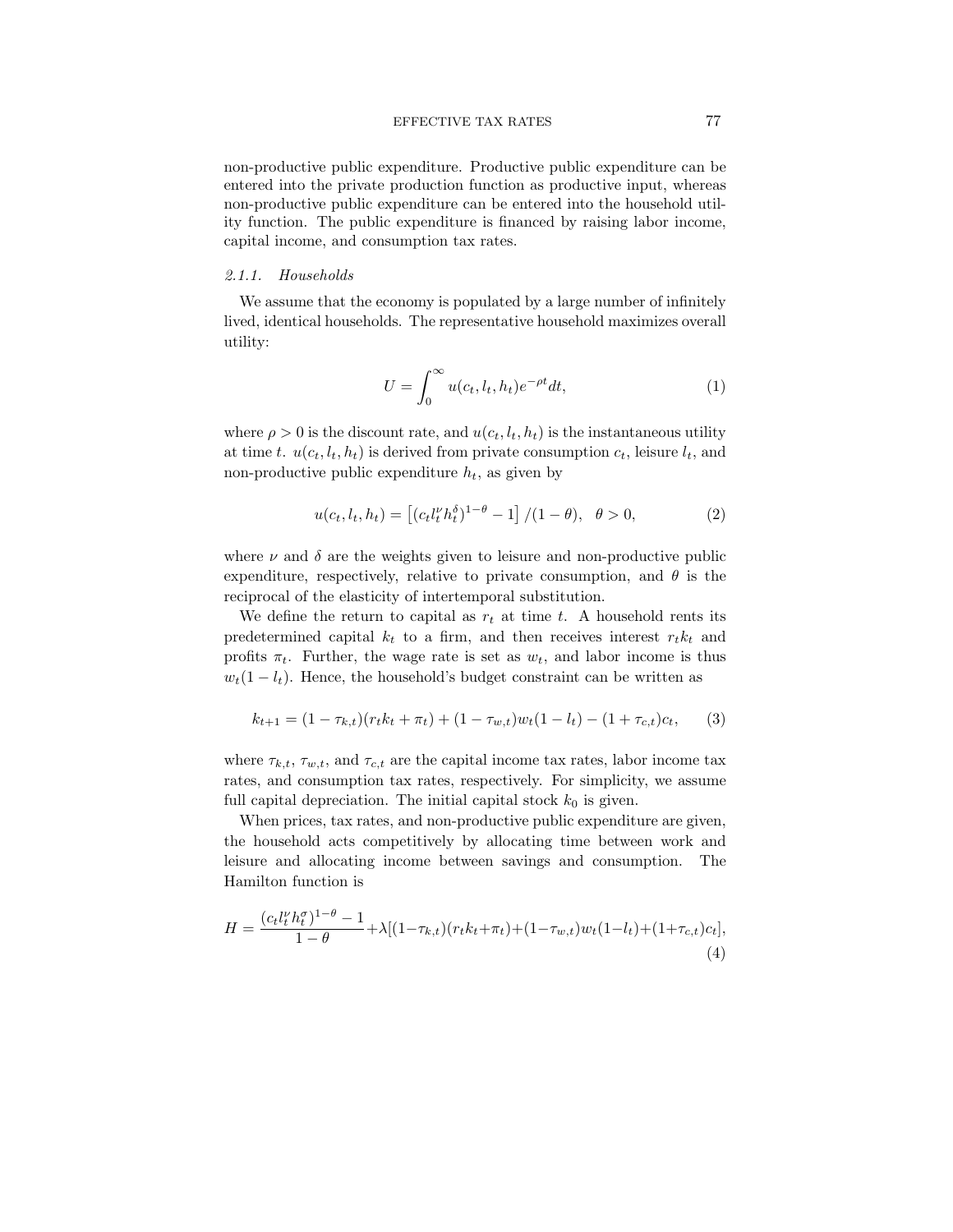where  $\lambda$  is the Hamiltonian multiplier. The first-order optimization conditions with respect to work and consumption are

$$
\frac{\partial H}{\partial l} = (c_t l_t^{\nu} h_t^{\sigma})^{-\theta} c_t \nu l_t^{\nu-1} h_t^{\sigma} - \lambda (1 - \tau_{w,t}) w = 0 \text{ and } (5a)
$$

$$
\frac{\partial H}{\partial c} = (c_t l_t^{\nu} h_t^{\sigma})^{-\theta} l_t^{\nu} h_t^{\sigma} - \lambda (1 + \tau_{c,t}) = 0.
$$
\n(5b)

The motion equation of  $\lambda$  is

$$
\dot{\lambda} = \beta \lambda - \frac{\partial H}{\partial k} = \rho \lambda - \lambda r (1 - \tau_k). \tag{6}
$$

### 2.1.2. Firms

The representative firm maximizes profits  $\pi_t$ :

$$
\pi_t = Y_t - r_t K_t - w_t L_t,\tag{7}
$$

where  $Y_t$  is output at time t,  $K_t$  and  $L_t$  are respectively capital and labor input at time t. The production function takes the Cobb-Douglas form<sup>1</sup>:

$$
Y_t = AK_t^{\alpha}L_t^{1-\alpha}g_t^{1-\alpha},\tag{8}
$$

where A is technological efficiency,  $\alpha \in (0,1)$  is the capital share in output, and  $g_t$  is productive public expenditure at time t. When prices and productive public expenditure are given, the firm acts competitively by choosing capital and labor input. The first-order conditions of the firm's problem require the capital and labor input to satisfy the following.

$$
K_t = \frac{\alpha Y_t}{r_t}.
$$
\n(9a)

$$
L_t = \frac{(1 - \alpha)Y_t}{w_t}.
$$
\n(9b)

#### 2.1.3. Government

The government runs a balanced budget by taxing capital income, labor income, and consumption. Thus, its budget constraint must satisfy

$$
h_t + g_t = \tau_{k,t}(r_t k_t + \pi_t) + \tau_{w,t} w_t (1 - l_t) + \tau_{c,t} c_t.
$$
 (10)

<sup>&</sup>lt;sup>1</sup>The firm is modeled as in Barro and Sala-i-Martin (2004) and Angelopoulos et al. (2007).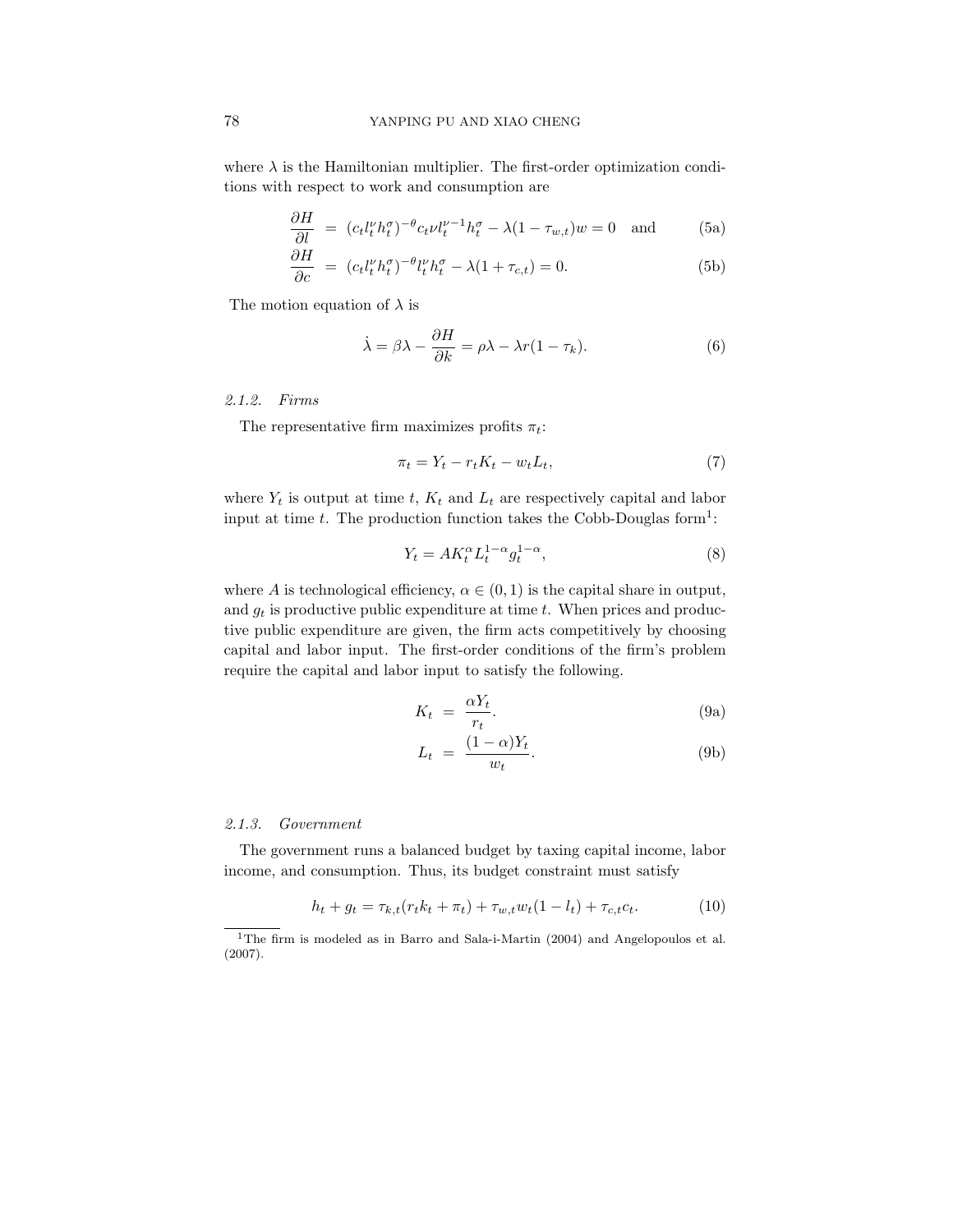Without loss of generality, we assume that a share  $b \in (0,1)$  of total tax revenues finances productive public expenditure  $g_t$ , with the rest  $(1 - b_t)$ financing non-productive public expenditure  $h_t$ . Hence, equation (10) is decomposed into the following.

$$
g_t = b_t[\tau_{k,t}(r_t k_t + \pi_t) + \tau_{w,t} w_t (1 - l_t) + \tau_{c,t} c_t].
$$
\n(11a)

$$
h_t = (1 - b_t)[\tau_{k,t}(r_t k_t + \pi_t) + \tau_{w,t} w_t (1 - l_t) + \tau_{c,t} c_t].
$$
 (11b)

### 2.1.4. Competitive Decentralized Equilibrium

A competitive decentralized equilibrium is defined as a sequence of fiscal policy instruments  $\{\tau_{k,t}, \tau_{w,t}, \tau_{c,t}, b_t\}_{t=0}^{\infty}$ , allocations  $\{c_t, l_t, K_t, L_t\}_{t=0}^{\infty}$ , and prices  $\{r_t, w_t\}_{t=0}^{\infty}$  such that the following hold true.

(i) Households maximize utility by choosing  ${c, l}$  with prices, tax rates, and non-productive public expenditure held fixed.

(ii) Firms maximize profits by choosing  $\{K, L\}$  with prices and productive public expenditure held fixed.

- (iii) Household budget constraint equation (3) is satisfied.
- (iv) Government budget constraint equation (10) is satisfied.
- (v) Labor market clear, the market-clearing condition is  $L = 1 l$ .
- (vi) Capital market clear, the market-clearing condition is  $K = k$ .

Along the balanced growth path, output, consumption, and capital grow at the same rate  $\varphi$ . Combining equation (5b) and equation (6), we have

$$
\varphi = \frac{\dot{C}}{C} = \frac{(1 - \tau_{k,i})r_t - \rho}{\theta(1 + \delta) - \delta}.
$$
\n(12)

The profits made by firms is equal to zero, that is,  $\pi_t = 0$ . By substituting equations (9a) and (9b) into equation (11a), we can write productive public expenditure as

$$
g_t = b_t Y_t [\alpha \tau_{k,t} + (1 - \alpha) \tau_{w,t} + \frac{c_t}{Y_t} \tau_{c,t}].
$$
\n(13)

Plugging equation (13) into equation (8) then gives us

$$
Y_t = A^{\frac{1}{\alpha}} k_t (1 - l_t)^{\frac{1-\alpha}{\alpha}} \left\{ b_t [\alpha \tau_{k,t} + (1 - \alpha) \tau_{w,t} + \frac{c_t}{Y_t} \tau_{c,t}] \right\}^{\frac{1-\alpha}{\alpha}}.
$$
 (14)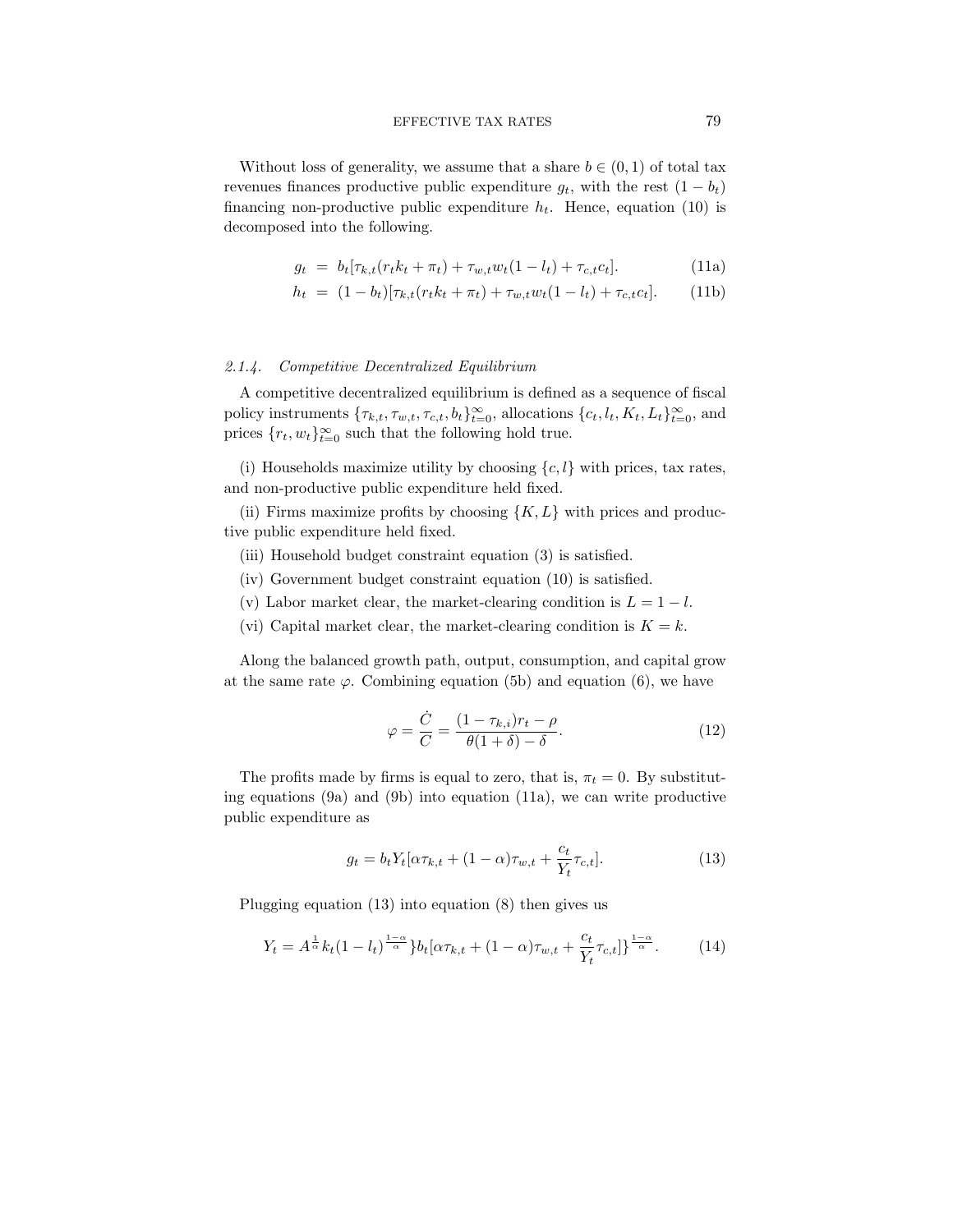Hence, the return to capital is now

$$
r_t = \alpha A^{\frac{1}{\alpha}} (1 - l_t)^{\frac{1-\alpha}{\alpha}} \{ b_t [\alpha \tau_{k,t} + (1-\alpha) \tau_{w,t} + \frac{c_t}{Y_t} \tau_{c,t} ] \}^{\frac{1-\alpha}{\alpha}}.
$$
 (15)

Further, the steady-state growth rate is now

$$
\varphi = \frac{(1 - \tau_{k,t})\alpha A^{\frac{1}{\alpha}}(1 - l_t)^{\frac{1-\alpha}{\alpha}}\left\{b_t[\alpha\tau_{k,t} + (1 - \alpha)\tau_{w,t} + \frac{c_t}{Y_t}\tau_{c,t}]\right\}^{\frac{1-\alpha}{\alpha} - \rho}}{\theta(1+\delta) - \delta}.
$$
\n(16)

Equations (9a), (9b), and (3) together imply that

$$
\frac{c_t}{Y_t} = \frac{1}{1 + \tau_{c,t}} \left[ 1 - \alpha \tau_{k,t} - (1 - \alpha) \tau_{w,t} - \frac{\alpha (1 - \tau_{k,t}) \varphi}{\alpha (1 + \delta) \varphi - \delta \varphi + \rho} \right].
$$
 (17)

Equations (5a), (5b) and (9b) together imply that

$$
\frac{l_t}{1 - l_t} = \frac{\nu (1 - \tau_{c,t})}{(1 - \alpha)(1 - \tau_{w,t})} \frac{c_t}{Y_t}.
$$
\n(18a)

Based on equation (17), equation (18a) can be expressed as

$$
\frac{l_t}{1 - l_t} = \frac{\nu}{(1 - \alpha)(1 - \tau_{w,t})} \left[ 1 - \alpha \tau_{k,t} - (1 - \alpha) \tau_{w,t} - \frac{\alpha (1 - \tau_{k,t}) \varphi}{\alpha (1 + \delta) \varphi - \delta \varphi + \rho} \right].
$$
\n(18b)

Focusing on equations (16), (17), and (18b), we find that fiscal policy affects the steady-state growth rate. Moreover, our theoretical framework motivates the empirical testing of two related ideas. First, the appropriate specification for testing the relationship between tax rates and economic growth needs to take into account both the structure and level of public expenditure<sup>2</sup>, and the theoretical model highlights the positive role of the share of productive public expenditure on economic growth. Second, different types of taxes affect economic growth differently. Income tax rates can influence labor-leisure and consumption-savings choices, and thus ultimately affect the equilibrium factor ratios, whereas the consumption tax rate is not directly related to the labor-leisure choice.

### 2.2. Spatial Econometric Models

<sup>2</sup>Kneller et al. (1999) emphasize that if the focus is exclusively on one side of the government budget, with the other ignored, the bias in the parameter estimates of the fiscal variables can be substantial.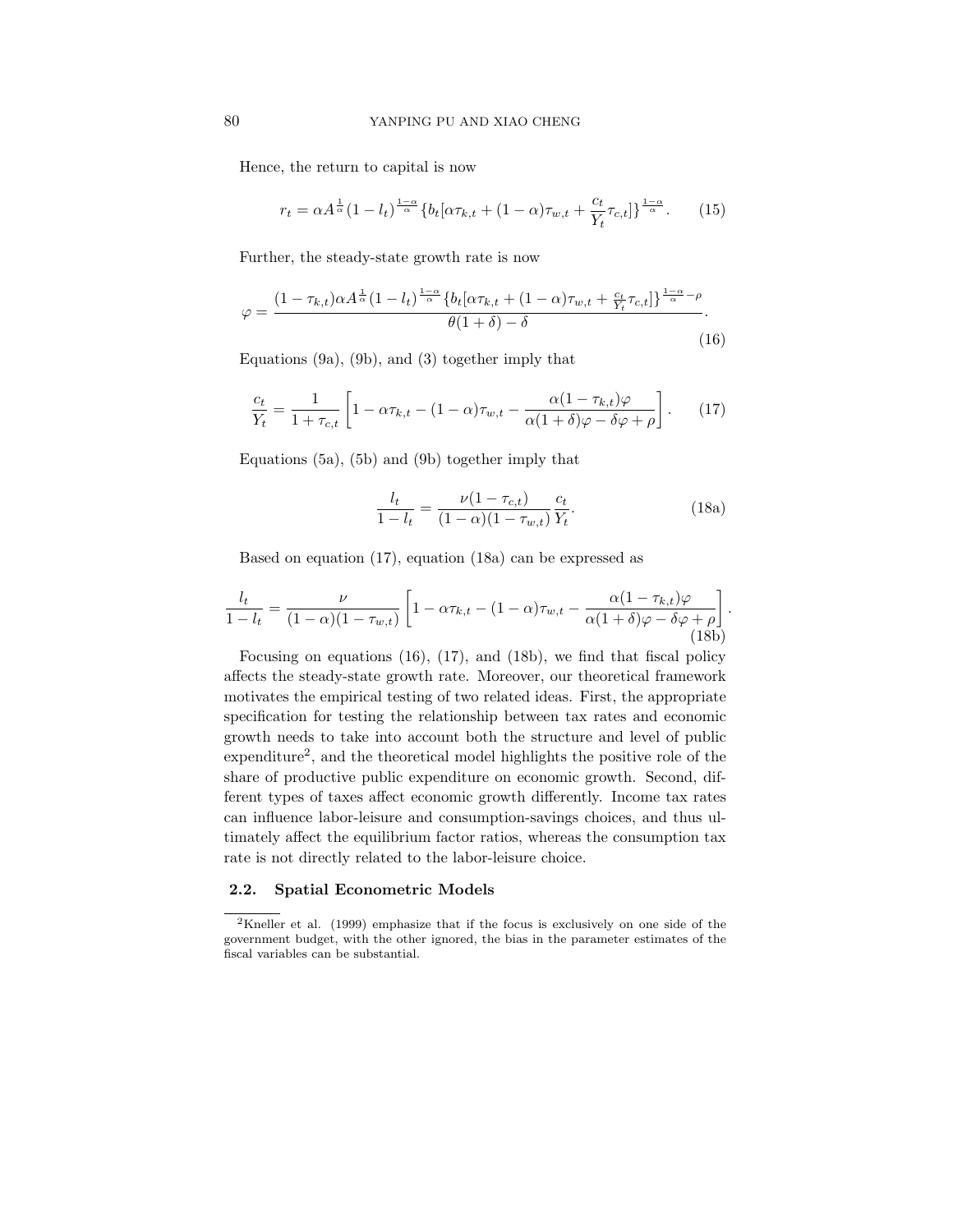The following is a general specification for spatial econometric models.

$$
y = \rho Wy + X\beta + WX\theta + \nu \tag{19a}
$$

$$
\nu = \lambda W \nu + \varepsilon, \tag{19b}
$$

where  $y$  is the dependent variable,  $X$  is a matrix of independent variables,  $\nu$  is the spatially autoregressive error term,  $\varepsilon$  is a stochastic error term with  $\varepsilon \sim N(0, \sigma^2 I_n)$ , W is the spatial weight matrix,  $\beta$  refers to the regression parameters,  $\theta$  refers to the parameters of the spatial lags of the explanatory variables,  $\rho$  is the spatial autoregressive parameter, and  $\lambda$  is the spatial error autoregressive parameter.

If  $\theta = 0$  and  $\lambda = 0$ , we can modify the model to a spatial autoregressive model (SAR). If  $\theta = 0$ , we can modify it to an SAR with autoregressive disturbance (SAC). If  $\lambda = 0$ , we can modify the model into an SDM, as follow.

$$
y = \rho Wy + X\beta + WX\theta + \varepsilon \tag{20a}
$$

$$
(I_n - \rho W)y = X\beta + WX\theta + \varepsilon \tag{20b}
$$

$$
y = (I_n - \rho W)^{-1} X \beta + (I_n - \rho W)^{-1} W X \theta + (I_n - \rho W) (2 \text{d}c)
$$

$$
y = \sum_{r=1}^{N} S_r(W)x_r + V(W)\varepsilon,
$$
\n(20d)

where  $S_r(W) = V(W)(I_n \beta_r + W \theta_r)$ ,  $V(W) = (I_n - \rho W)^{-1} = I_n + \rho W +$  $\rho^2 W^2 + \rho^3 W^3 + L$  Equation (20d) can be re-written as

$$
\begin{pmatrix} y_1 \\ y_2 \\ \vdots \\ y_n \end{pmatrix} = \sum_{r=1}^K \begin{pmatrix} S_r(W)_{11} & S_r(W)_{12} & \cdots & S_r(W)_{1n} \\ S_r(W)_{21} & S_r(W)_{22} & \cdots & S_r(W)_{2n} \\ \vdots & \vdots & \ddots & \vdots \\ S_r(W)_{n1} & S_r(W)_{n2} & \cdots & S_r(W)_{nn} \end{pmatrix} \begin{pmatrix} x_{1r} \\ x_{2r} \\ \vdots \\ x_{nr} \end{pmatrix} + V(W)\varepsilon.
$$
\n(21)

From equation (21), we have

$$
\frac{\partial y_i}{\partial x_{jr}} = S_r(W)_{ij},\tag{22a}
$$

which measures the effect on the dependent variable, observation  $i$ , of a change in the explanatory variable, observation  $j$ . Assume that the explanatory variable changes in all regions, and the effects on the dependent variable, observation *i*, is called the total effect, that is,  $\sum_{j=1}^{n} S_r(W)_{ij}$ . The average total effect is computed as  $n^{-1} \sum_{i=1}^{n} \sum_{j=1}^{n} S_r(W)_{ij}$ . When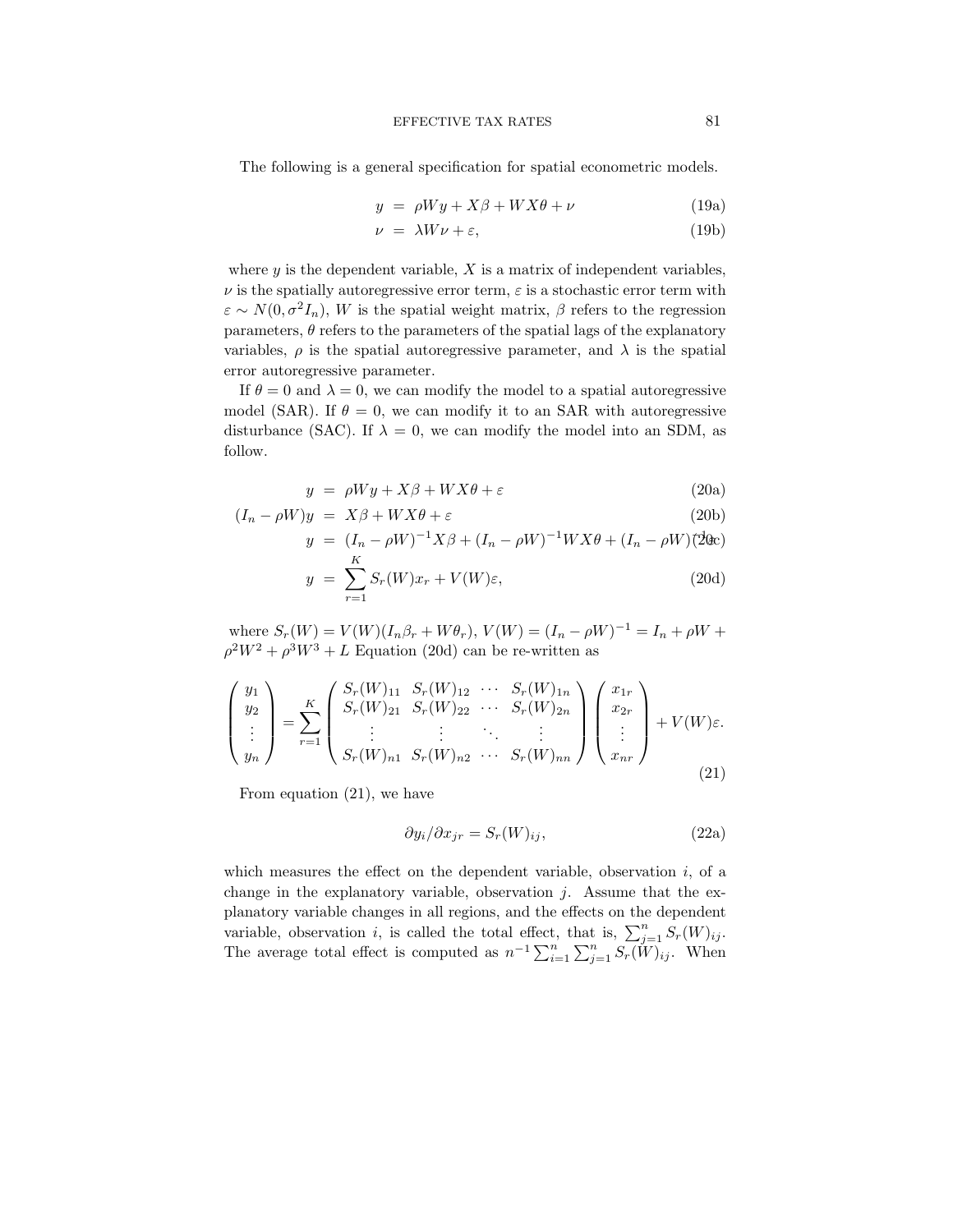$j = i$ , we have

$$
\partial y_i / \partial x_{ir} = S_r(W)_{ii} \tag{22b}
$$

which measures the effect on the dependent variable, observation  $i$ , of a change in the explanatory variable, observation  $i$  (called the direct effect).  $trace[S_r(W)]$  denotes the trace of  $S_r(W)$ , and the average direct effect is computed as  $n^{-1}trace[S_r(W)]$ . The average indirect effect equals the average total effect minus the average direct effect.

#### 3. EMPIRICAL MODEL

### 3.1. Spatial Durbin Model

The following SDM is derived from the foregoing theoretical frameworks.

$$
y_{i,t} = \rho \sum_{j=1}^{N} w_{i,j} y_{j,t} + \delta_1 \text{gov}_{i,t} + \delta_2 \text{beta}_{i,t} + \sum_{p=1}^{P} \tau_{i,t,p} \beta_p + \sum_{p=1}^{P} \sum_{j=1}^{N} w_{i,j} \tau_{j,t,p} \theta_p + \sum_{m=1}^{M} Z_{i,t,m} \phi_m + u_i + \varepsilon_{i,t},
$$
 (23)

where  $i = 1, ..., N$  is an index for the cross-sectional dimension;  $t =$  $1, \ldots, T$  is an index for the time dimension;  $y_{i,t}$  is the log of per capita GDP in province i in year t;  $w_{i,j}$  is the  $(i, j)$ th element of the spatial weight matrix  $W$  that quantifies the structure of spatial dependence between observations; gov is the share of total government expenditure in GDP; beta is the log of productive public expenditure;  $\tau$  is a set of effective tax rates, including the effective tax rates on labor income (denoted as  $\tau_w$ ), capital income (denoted as  $\tau_k$ ), and consumption (denoted as  $\tau_c$ ); Z is a set of control variables that affect economic growth, including the log of investment, which is denoted as inv, the log of working age population, which is denoted as lab, and the average years of education, which is included as a proxy for the human capital stock<sup>3</sup> and denoted as hum; and  $u_i$  is regional effects.

In estimating equation (23), we are confronted with an important econometric issue. The lagged dependent variable is introduced on the right-hand side of the model. When the spatial autocorrelation is modeled, the ordi-

<sup>3</sup>Educational attainment is categorized as no schooling (educated for 0 years), primary school (educated for 6 years), junior secondary school (educated for 9 years), senior secondary school (educated for 12 years), and college and higher (educated for 16 years). Multiplying the percentage of the population with a particular level of education by the years of educational attainment gives the average years of education.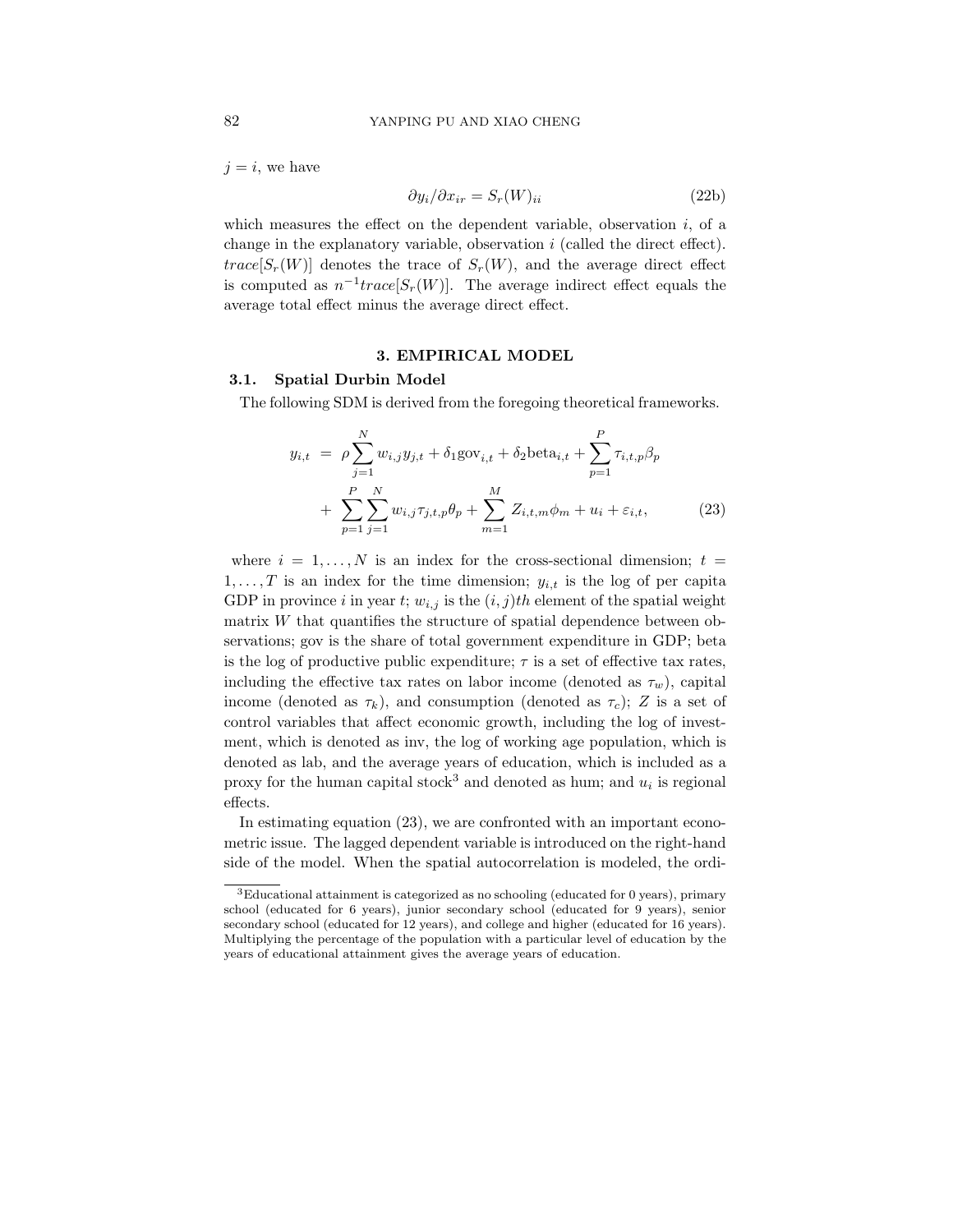nary least squares estimation of the parameters is inconsistent. In this case, maximum likelihood (ML) estimation and instrumental variable estimation are widely used. We estimate our SDM using ML.

#### 3.2. Data and Variables

Here, we describe some of the key variables in greater detail. First, the spatial weight matrix is based on a contiguity matrix, where a value of one is assigned if two provinces share a border, and zero otherwise. The contiguity matrix is chosen for two reasons. First, information on nearby provinces' tax policies can be observed more easily than that on distant provinces. Second, geographical neighbors are more likely to experience a similar tax base and/or business cycle shocks. The weight matrix is standardized to ensure that the elements of a row add up to one.

Following Barro (1990), we define productive public expenditure as general public service expenditure, defense expenditure, education expenditure, health expenditure, housing expenditure, and transportation and communication expenditure, denoted by beta1. There is some disagreement over whether general public service and housing expenditure constitute productive expenditure, and we thus also define productive public expenditure by beta2 with these two types of expenditure removed.

The effective tax rate on labor income is computed as the ratio of tax revenues from labor income taxes to the sum of labor income tax revenues and employee compensation in the income approach to GDP. Individual income tax, which is the most important component of labor income taxes, is levied on the following categories of income: income from wages and salaries; income from production or business operations derived by individual industrial and commercial households; income from the contracted or leased operation of enterprises or institutions; income from remuneration for personal services; income from authors' remuneration; income from royalties; income from interest, dividends, and bonuses; income from the lease of property; income from the transfer of property; contingent income; and other income specified as taxable by the Finance Department of the State Council. Individual income tax data do not distinguish between taxes paid on labor income and capital income. We deal with this problem by assuming income from wages and salaries, remuneration for personal services, and authors' remuneration to be subject to labor income taxes, and the remainder to capital income taxes. Social security contributions are also included in the tax revenues from labor income.

Following the general concept of effective tax rates, we define the effective tax rate on capital income as the ratio of tax revenues from capital income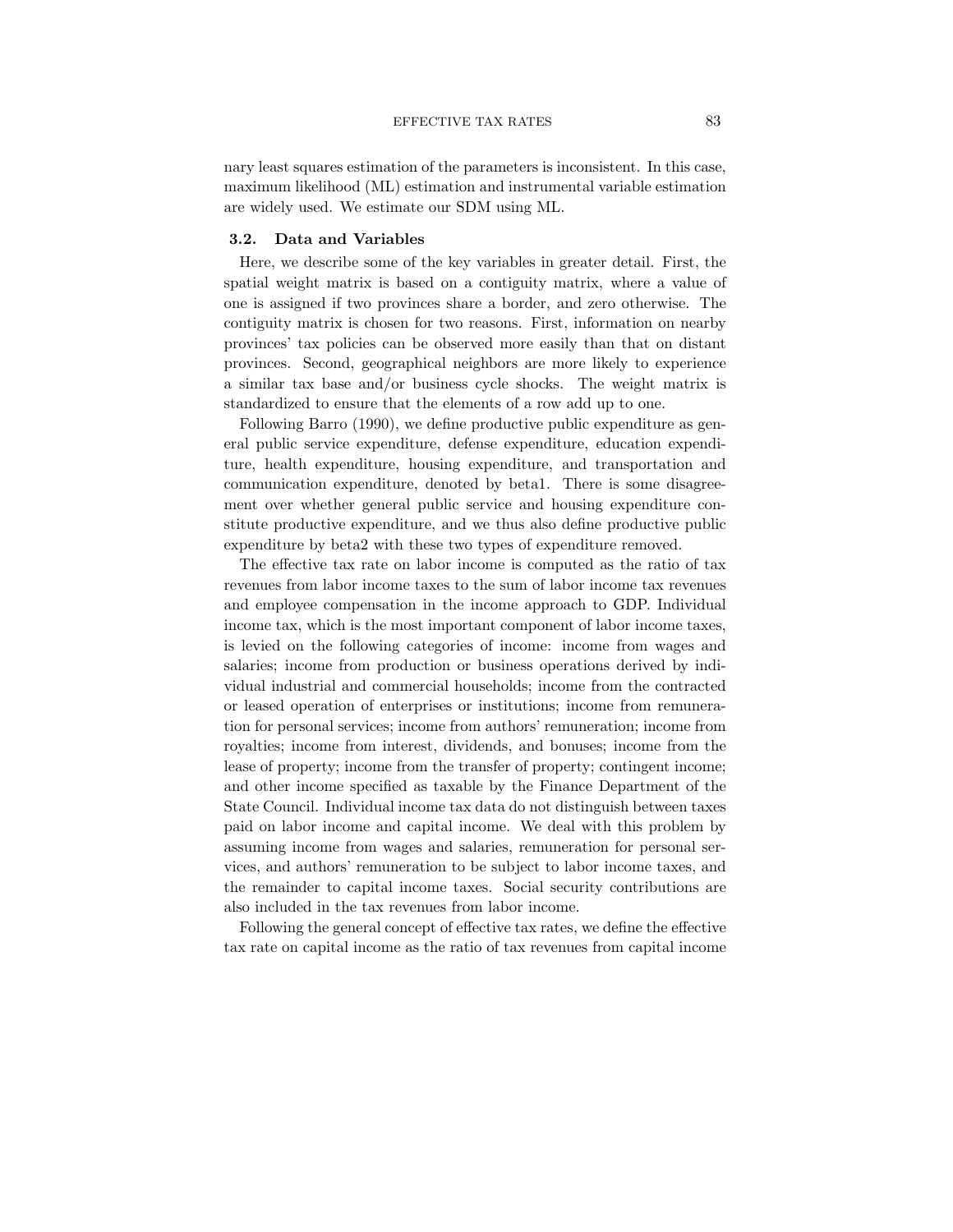taxes to the sum of capital income tax revenues and operating surplus in the income approach to GDP. Tax revenues from capital income taxes include individual income tax revenue derived from capital income, valueadded tax revenue derived from capital income, business tax, company income tax, resource tax, fixed assets investment orientation regulation tax, urban maintenance and development tax, property tax, stamp duty, urban land use tax, land appreciation tax, tax on the use of vehicles and vessels, tax on the use of arable land, and tax on contracts. Value-added tax in most counties is treated as a consumption tax. China, however, adopts a production type of value-added tax, and thus revenue from such tax based on business assets should be treated as capital income taxation. Because the value-added tax data do not provide a breakdown of the tax revenue derived from capital income and that from consumption, we calculate the former by multiplying provincial purchases of equipment and instruments by the standard statutory tax rate of value-added tax, which is 17%, and then dividing by  $(1 + 17\%)$ .

Finally, the effective tax rate on consumption is measured as the ratio of tax revenues from consumption taxes to household final consumption expenditure. Consumption tax, tobacco tax, and value-added tax revenue derived from consumption, which is equal to value-added tax revenue minus value-added tax revenue derived from capital income, are assumed to be tax revenues from consumption taxes. Household final consumption expenditure is a component of the GDP expenditure approach.

Our dataset covers 31 provinces in China for the period 2007-2013. Because the classification of government revenues and expenditures changed in 2007, data for 2007 and after are not comparable with those for previous years. Our data on provincial taxes are collected from the Tax Yearbook of China for various years, those on provincial public expenditure come from the Finance Yearbook of China for various years, and other data come from the China Statistical Yearbook for various years. Descriptive statistics for the variables are given in Appendix A. See Appendixes B, C, and D for details of the provincial differences in the effective tax rates on labor income, capital income and consumption, respectively.

### 4. EMPIRICAL RESULTS

#### 4.1. Spatial Dependence

Before adopting the spatial econometric regression models, we need to test the spatial dependence between observations. Moran's I is the most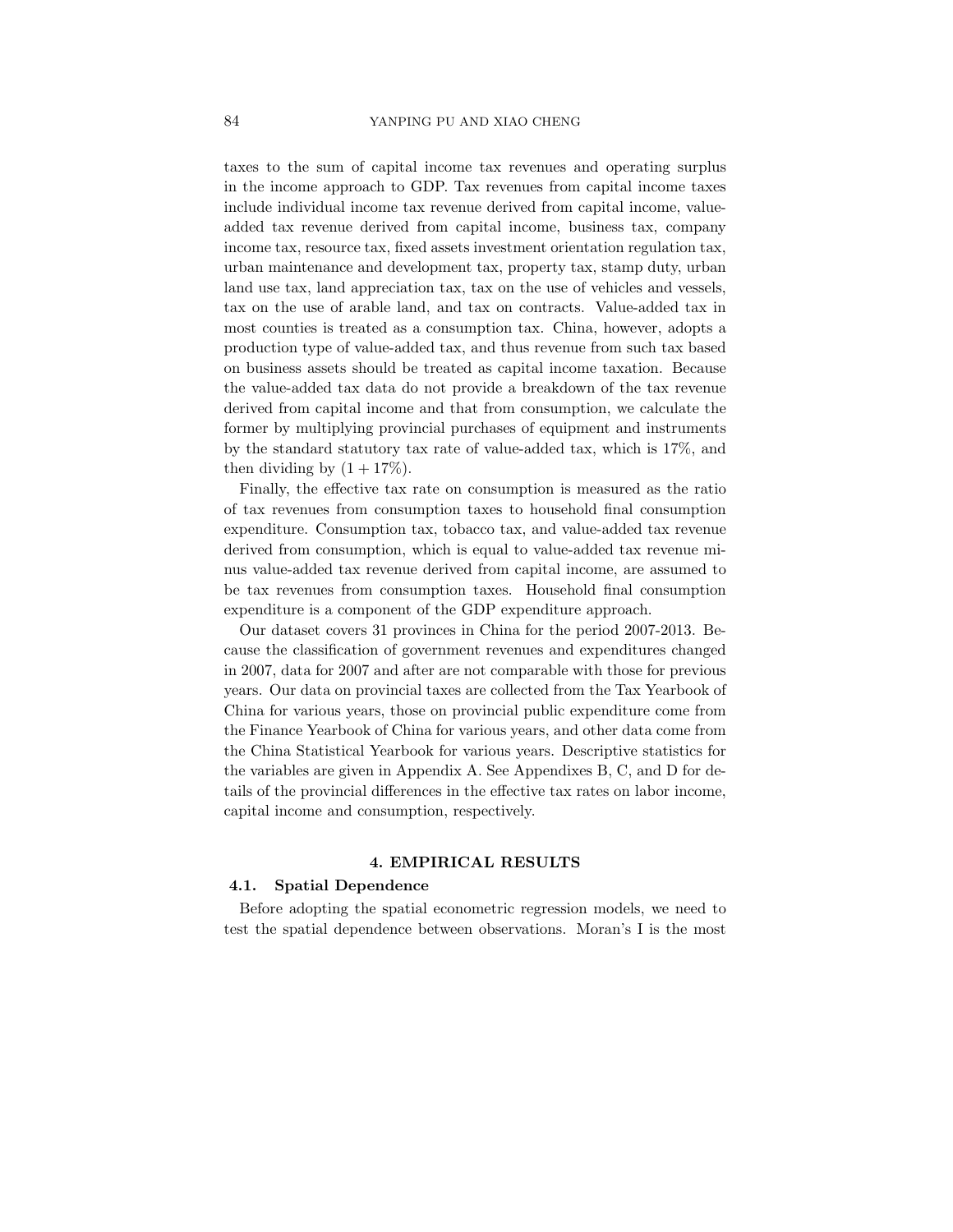commonly used test statistic for spatial autocorrelation.

$$
\text{Moran's}I_t = \frac{\sum_{i=1}^{N} \sum_{j=1}^{N} w_{ij,t} (x_{i,t} - \overline{x}_t)(x_{j,t} - \overline{x}_t)}{S_t^2 \sum_{i=1}^{N} \sum_{j=1}^{N} w_{ij,t}},\tag{24}
$$

where  $S_t^2 = \sum_{i=1}^n (x_i - \overline{x})^2/n$  is the variance of sample. The Moran's I statistics for the log of per capita GDP in the 31 provinces are presented in Table 1. Significance at the 1% level is indicative of a strong spatial association between economic growth in one province and the economic growth rates of neighboring provinces.

#### TABLE 1.

| Moran's I statistics |            |                       |            |            |            |            |            |  |  |  |
|----------------------|------------|-----------------------|------------|------------|------------|------------|------------|--|--|--|
| Year                 | 2007       | 2008                  | 2009       | 2010       | 2011       | 2012       | 2013       |  |  |  |
| Moran's I            | $0.338***$ | $0.331***$            | $0.322***$ | $0.315***$ | $0.304***$ | $0.294***$ | $0.286***$ |  |  |  |
|                      | (3.462)    | $\left( 3.392\right)$ | (3.303)    | (3.232)    | (3.128)    | (3.032)    | (2.950)    |  |  |  |

Notes: t-statistics are shown in parentheses below the estimated coefficients. <sup>∗</sup> denotes significance at the 10% level, ∗∗ denotes significance at the 5% level, and ∗∗∗ denotes significance at the 1% level.

#### 4.2. Results and discussion

Table 2 reports the estimation results of the fixed-effects (FE) model, SAR, SAC, and SDM.<sup>4</sup> The eight regressions include regional fixed effects.<sup>5</sup> The adjusted  $R^2$ , log-likelihood, and Akaike Information Criterion (AIC) achieved for these models are also reported for model selection. The spatial lag of the dependent variable is added as an explanatory variable in columns 3-8 because of spatial dependence, and the estimates for parameter  $\rho$  are all positive and significantly different from zero. The results confirm that the spatial econometric regression model is more appropriate than the FE model. The coefficient  $\lambda$  associated with the spatial autocorrelation error term in column 5 is insignificant, which suggests that SAC is not the best candidate for explaining the data. The empirical evidence in favor of SDM is stronger than that for SAR. The estimates for spatially lagged explanatory variable  $w^*\tau_k$  in columns 7-8 are significantly different

<sup>4</sup>The estimates of the spatial econometric regression model are obtained using the STATA xsmle procedure.

<sup>&</sup>lt;sup>5</sup>Regional fixed effects control for province-specific, time-invariant variables that are not accounted for by the set of control variables and whose omission could bias the estimates. In our empirical model, the number of provinces  $(N)$  is 31, and the number of time periods  $(T)$  is 7. N is large relative to T, and we thus focus only on the unobserved heterogeneity in the cross-sectional dimension.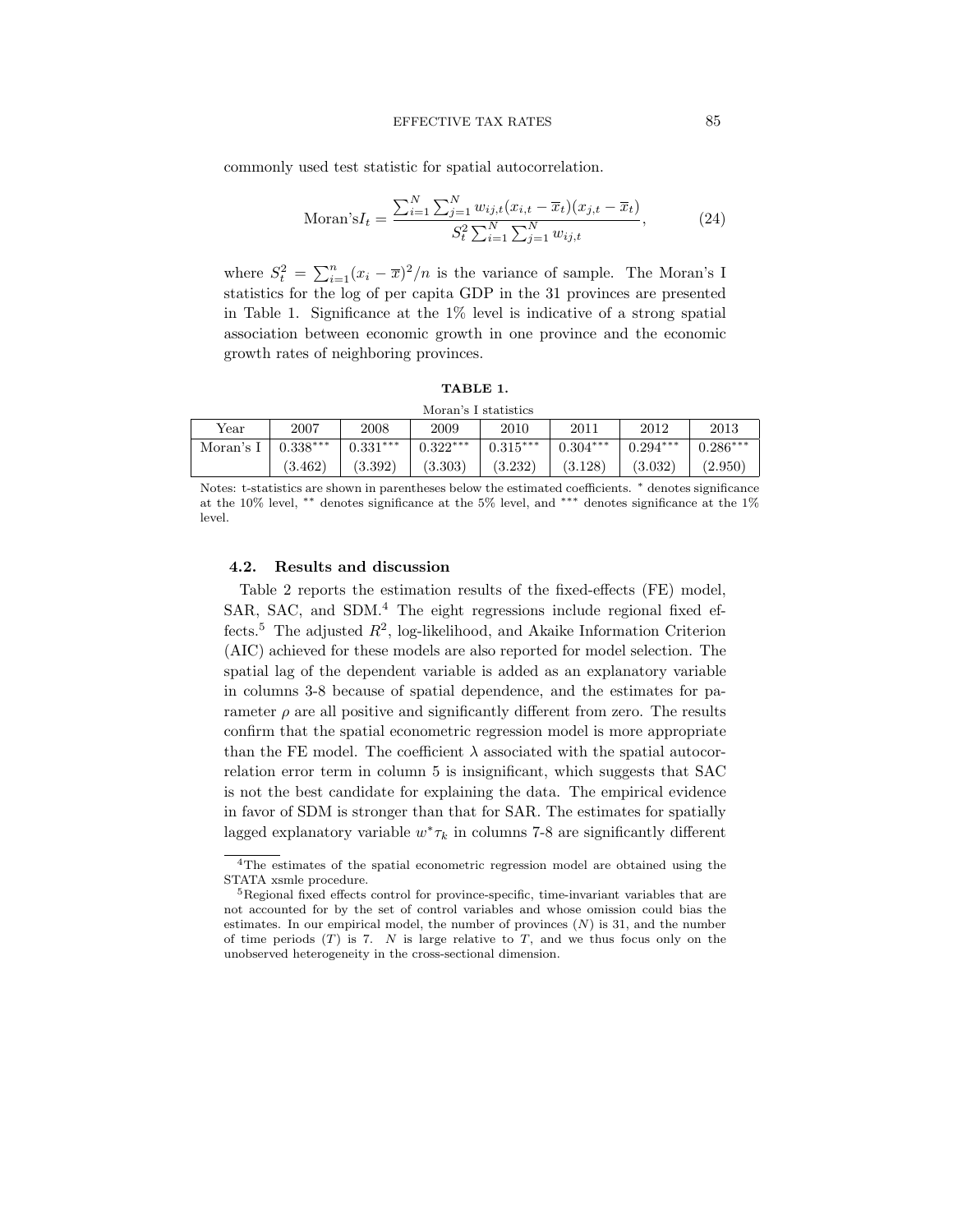from zero. In addition, the log-likelihood of SDM equals 442.8 in column 7 and 445.2 in column 8, whereas the equivalent figures for SAR are 434.3 and 433.9, respectively. In the following, we focus exclusively on the SDM estimates.

As noted, the SDM estimates cannot be interpreted as partial derivatives in the usual regression model fashion. A change in a given province that is associated with any of the explanatory variables directly affects the province itself (a direct effect) and potentially affects all other provinces indirectly (an indirect effect). To assess the signs and magnitudes of the effects arising from changes in the explanatory variables in columns 7-8, we turn to the summary measures of direct, indirect, and total effects presented in Table 3.

It can be seen form Table 3 that the coefficients of are positive and insignificant. All of the coefficients of productive public expenditure are highly significant (with  $p < 0.01$ ) and positively related to growth, as the theoretical model predicts. This empirical evidence shows that productive public expenditure not only improves economic growth in the province itself but also has beneficial effects on nearby provinces, which provides strong support for the predictions of Case et al. (1993). It is important to note that the spillover effect of productive public expenditure is as large as its direct effect.

Looking at the effective tax rate on labor income, we find the direct effect of that rate to be significantly negative, meaning that a rise in the labor income tax rate in a province significantly reduces that province's economic growth rate, implying that the labor income tax rate may be too high in China. The rate's indirect effect is positive but insignificant, which seems intuitively plausible. According to Tiebout (1956), individuals can vote with their feet to allocate themselves according to their preferences for a package of local public goods and taxes. A rise in the labor income tax rate in one province can boost employment in neighboring provinces, thereby stimulating local economic growth in theory. In essence, Tiebout's model assumes full factor mobility, an assumption that is often too stringent in China. Despite controls on migration being loosened in recent years, obstacles to labor mobility between provinces still exist, most notably the hukou system of permanent registration. Such social services as housing, healthcare, and education are available only to citizens with a valid hukou registration, which means that migrants receive no health benefits and cannot purchase property in the provinces in which they work. As a result, the hukou system operates as a barrier to interprovincial labor migration. The limited freedom to transfer provincial social security also increases labor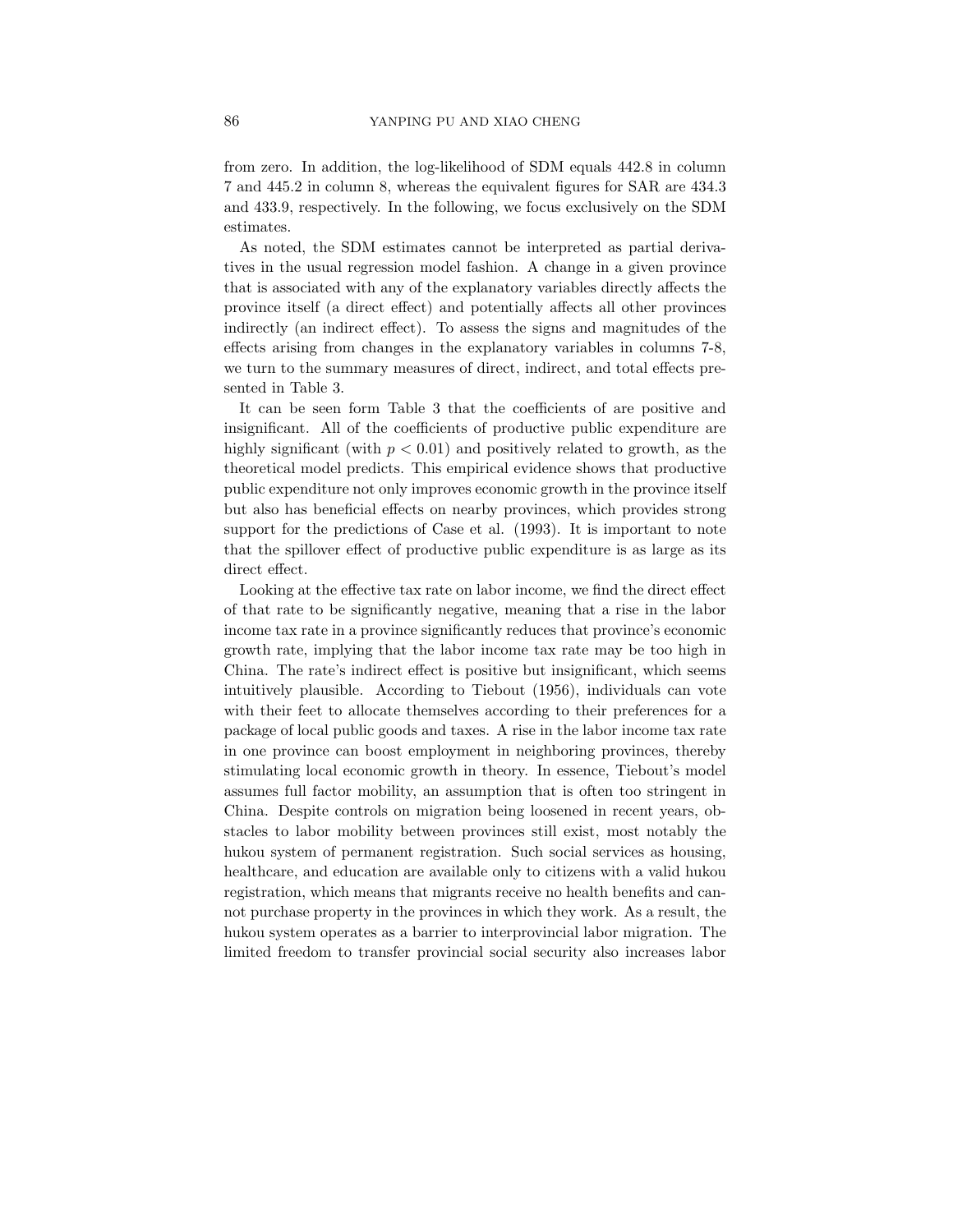## TABLE 2.

|                      |             | FE           |              | SAR                     | <b>SAC</b>   |              | SDM                  |              |
|----------------------|-------------|--------------|--------------|-------------------------|--------------|--------------|----------------------|--------------|
|                      | (1)         | (2)          | (3)          | (4)                     | (5)          | (6)          | (7)                  | (8)          |
| gov                  | $-0.0037*$  | $-0.0028$    | $-0.0012$    | $-0.0007$               | 0.0008       | $0.0017*$    | 0.0003               | 0.0009       |
|                      | $(-1.930)$  | $(-1.176)$   | $(-1.186)$   | $(-0.700)$              | (0.922)      | (1.734)      | (0.271)              | (0.898)      |
| beta1                | $0.3732***$ |              | $0.1774***$  |                         | $0.3174***$  |              | $0.1813***$          |              |
|                      | (9.547)     |              | (6.535)      |                         | (12.29)      |              | (6.770)              |              |
| beta2                |             | $0.3243***$  |              | $0.1522***$             |              | $0.2670***$  |                      | $0.1697***$  |
|                      |             | (9.302)      |              | (6.462)                 |              | (10.976)     |                      | (7.177)      |
| $\tau_w$             | 0.0062      | $0.0088***$  | $-0.0049*$   | $-0.0038$               | $-0.0037$    | $-0.0043*$   | $-0.0077***$         | $-0.0070***$ |
|                      | (1.560)     | (2.526)      | $(-1.788)$   | $(-1.382)$              | $(-1.519)$   | $(-1.660)$   | $(-2.844)$           | $(-2.603)$   |
| $\tau_k$             | 0.0011      | 0.0007       | $-0.0006$    | $-0.0008$               | 0.0002       | 0.0003       | $-0.0008$            | $-0.0011$    |
|                      | (0.747)     | (0.421)      | $(-0.628)$   | $(-0.903)$              | (0.219)      | (0.401)      | $(-0.897)$           | $(-1.216)$   |
| $\tau_c$             | 0.0009      | 0.0023       | $\,0.0012\,$ | 0.0019                  | $0.0020*$    | $0.0029**$   | 0.0004               | 0.0009       |
|                      | (0.449)     | (1.193)      | (0.902)      | (1.374)                 | (1.688)      | (2.261)      | (0.301)              | (0.695)      |
| $w^*\tau_w$          |             |              |              |                         |              |              | 0.0036               | $0.0060*$    |
|                      |             |              |              |                         |              |              | (0.921)              | (1.635)      |
| $w^*\tau_k$          |             |              |              |                         |              |              | $-0.0050***$         | $-0.0057***$ |
|                      |             |              |              |                         |              |              | $(-3.604)$           | $(-4.135)$   |
| $w^*\tau_c$          |             |              |              |                         |              |              | 0.0009               | 0.0006       |
|                      |             |              |              |                         |              |              | (0.448)              | (0.301)      |
| inv                  | $0.1703***$ | $0.1769***$  | $0.1142***$  | $0.1161***$             | $0.0705***$  | $0.0711***$  | $0.0962***$          | $0.0904***$  |
|                      | (3.315)     | (3.562)      | (4.604)      | (4.690)                 | (3.573)      | (3.254)      | (3.998)              | (3.786)      |
| lab                  | $-0.0380$   | $-0.1558***$ | $-0.1061***$ | $-0.16\overline{23***}$ | $-0.3286***$ | $-0.3145***$ | $-0.1139***$         | $-0.1718***$ |
|                      | $(-0.463)$  | $(-2.060)$   | $(-2.583)$   | $(-3.968)$              | $(-4.653)$   | $(-4.650)$   | $(-2.856)$           | $(-4.340)$   |
| hum                  | $-0.0191$   | $-0.0023$    | $-0.0084$    | $-0.0005$               | $0.0323***$  | $0.0309**$   | $-0.01\overline{10}$ | $-0.0048$    |
|                      | $(-0.928)$  | $(-0.128)$   | $(-0.643)$   | $(-0.040)$              | (2.717)      | (2.402)      | $(-0.870)$           | $(-0.398)$   |
| $\rho$               |             |              | $0.4939***$  | $0.5006***$             | $0.8111***$  | $0.6975***$  | $0.5653***$          | $0.5713***$  |
|                      |             |              | (10.229)     | (10.475)                | (11.809)     | (8.862)      | (11.707)             | (12.301)     |
| $\overline{\lambda}$ |             |              |              |                         | 0.0326       | $0.1540**$   |                      |              |
|                      |             |              |              |                         | (0.370)      | (2.189)      |                      |              |
| region               | <b>YES</b>  | <b>YES</b>   | <b>YES</b>   | <b>YES</b>              | YES          | YES          | <b>YES</b>           | <b>YES</b>   |
| Adj. $R^2$           | 0.965       | 0.964        | 0.967        | 0.967                   | 0.943        | 0.953        | 0.965                | 0.965        |
| $\log L$             | 395.218     | 393.233      | 434.346      | 433.862                 | 450.473      | 444.011      | 442.798              | 445.246      |
| AIC                  | $-774.436$  | $-770.466$   | $-848.691$   | $-847.723$              | $-878.946$   | $-866.022$   | $-859.595$           | $-864.493$   |

Estimation results

Notes: t-statistics are shown in parentheses below the estimated coefficients. <sup>∗</sup> denotes significance at the 10%,  $**$  at the 5% level, and  $***$  at the 1% level.

mobility costs. These factors render the vote with one's feet mechanism inapplicable in China. The total effect of the labor income tax rate on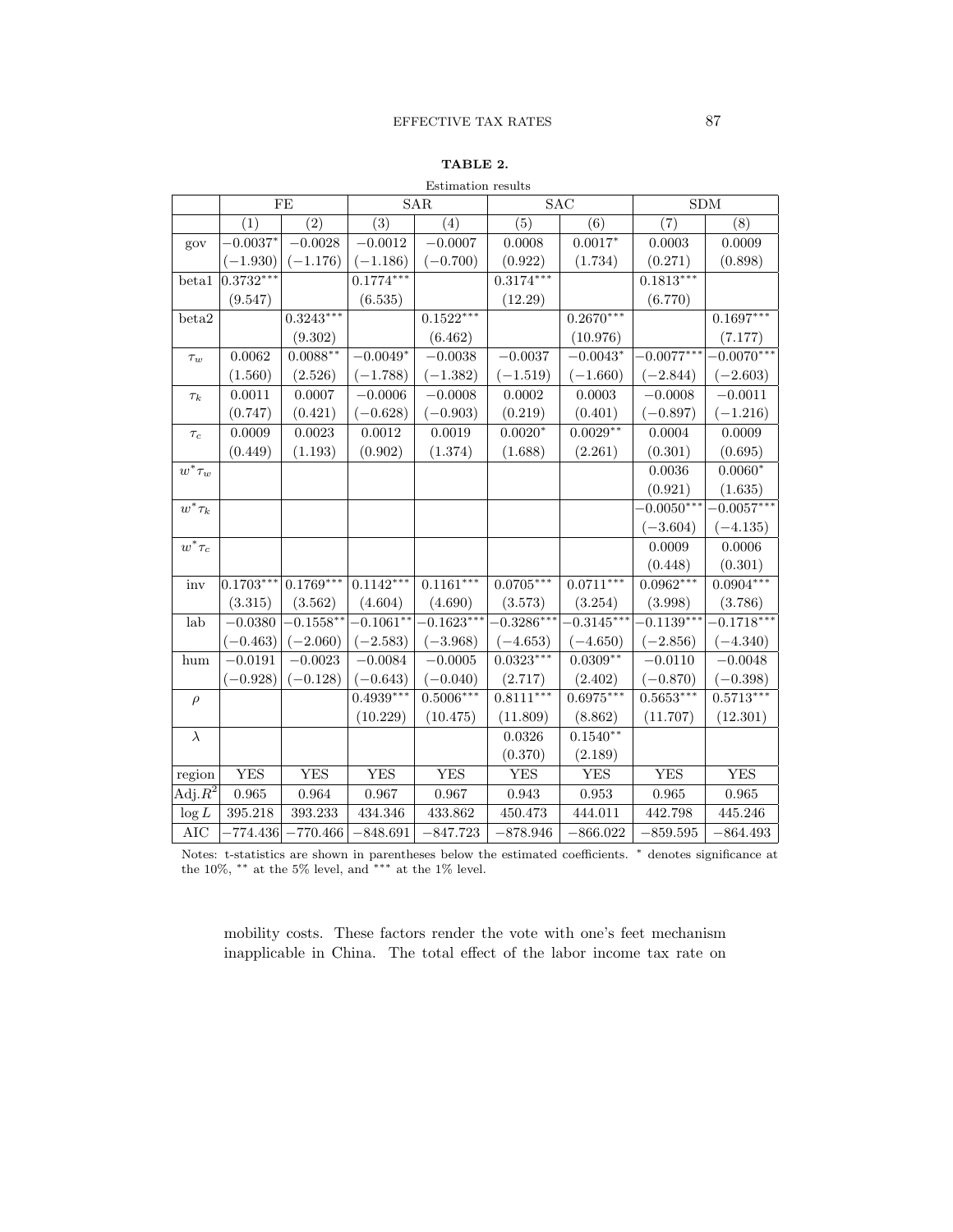economic growth is negative and composed primarily of the direct effect. Focusing exclusively on the insignificant total effect of that rate hides its negative and statistically significant direct effect, leading to the wrong conclusion that it is not significantly associated with economic growth, as some studies that do not use spatial econometric models have done.

The direct effect of the capital income tax rate is significant and has the expected sign, that is, negative, suggesting that raising revenue from higher taxes on capital income is associated with lower per capita GDP. An interesting result is that the indirect effect of the capital income tax rate is also significantly negative. We interpret this negative spillover effect as the result of strategic horizontal interaction among provinces with regard to tax. Under China's decentralized fiscal structure and centralized merit-based governance structure, local governors have strong incentives to compete with one another to attract mobile capital. A decrease in the capital income tax rate in one province induces neighboring provinces to also lower their tax rates. Hence, capital income tax competition, which can be characterizedas race to the bottom, creates a pro-business environment that promotes local economic development. The coefficient of the indirect effect shows clear dominance over the direct effect, indicating that a decrease in the capital income tax rate promotes overall economic growth, primarily through tax competition. The total effect estimates of that rate can be interpreted as elasticities. Based on the estimates of two SDMs with different productive public expenditure variables, we find that a  $10\%$ decrease in the capital income tax rate ultimately increases the economic growth rate by 0.134 and 0.159 percentage points, which are quite large relative to the estimates of the labor income tax rate. This finding shows capital income taxes to be more growth unfriendly than labor income taxes.

Neither the direct nor the indirect effect of the consumption tax rate on economic growth is statistically significant at the 10% level, and consequently we cannot reject the possibility that the rate has zero influence on growth. These results confirm earlier findings that consumption taxes are non-distorting, whereas taxes imposed on labor and capital income are growth-distorting (Kneller et al., 1999; Angelopoulos et al., 2007). They are thus of particular importance to policymakers considering whether to shift the tax base from income to consumption.

Turning to the control variables, we note that all of the coefficients of inv are highly significant and exhibit the expected sign, that is, positive, indicating that capital investment is an important engine of long-term growth in China. In particular, the lab variable is negatively related to growth. Similar results are reported in Kneller et al. (1999) and Angelopoulos et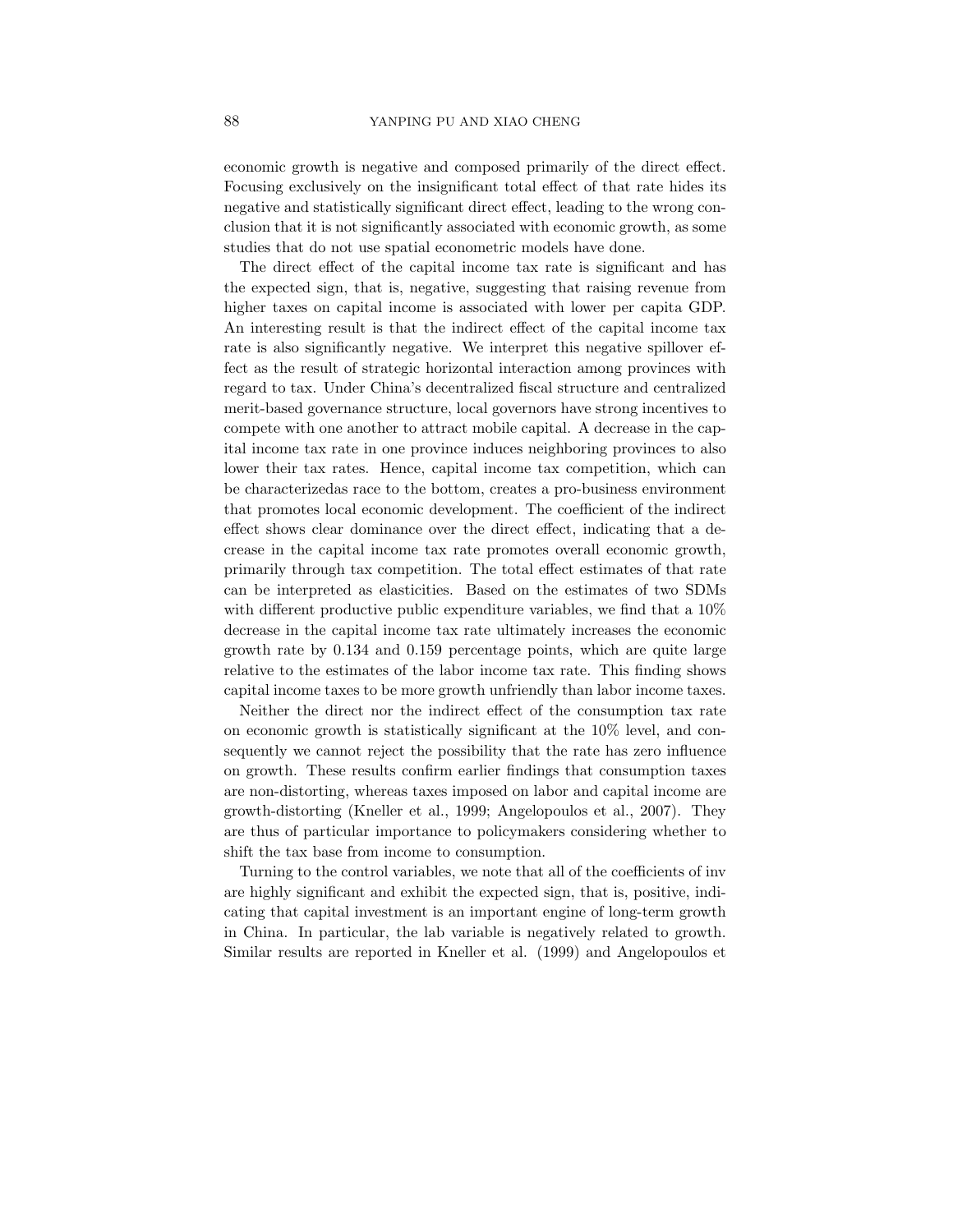al. (2007). In addition, the coefficients of hum are also negative but not statistically significant. This is consistent with the findings of Angelopoulos et al. (2007) who show that their results are robust to using the growth rate or the level of the average years of education. A potential explanation is the multiple attributes of human capital, which embraces a complex set of human attributes. Average years of education at best constitute a rough proxy for the human capital stock, as the measure does not take into account skills and experience gained after formal education.

|          |              |              | Cumulative effects |              |              |                         |
|----------|--------------|--------------|--------------------|--------------|--------------|-------------------------|
|          |              | $SDM-(7)$    |                    |              | $SDM-(8)$    |                         |
| gov      | 0.0003       | 0.0004       | 0.0006             | 0.0010       | 0.0011       | 0.0021                  |
|          | (0.249)      | (0.284)      | (0.269)            | (0.878)      | (0.863)      | (0.875)                 |
| beta1    | $0.1993***$  | $0.2176***$  | $0.4169***$        |              |              |                         |
|          | (7.425)      | (6.407)      | (8.347)            |              |              |                         |
| beta2    |              |              |                    | $0.1818***$  | $0.2029***$  | $0.3847^{\ast\ast\ast}$ |
|          |              |              |                    | (7.863)      | (6.458)      | (8.532)                 |
| $\tau_w$ | $-0.0077**$  | 0.0006       | $-0.0071$          | $-0.0067**$  | 0.0044       | $-0.0023$               |
|          | $(-2.541)$   | (0.073)      | $(-0.661)$         | $(-2.230)$   | (0.503)      | $(-0.219)$              |
| $\tau_k$ | $-0.0018*$   | $-0.0116***$ | $-0.0134***$       | $-0.0022**$  | $-0.0137***$ | $-0.0159***$            |
|          | $(-1.743)$   | $(-2.972)$   | $(-2.872)$         | $(-2.187)$   | $(-3.373)$   | $(-3.304)$              |
| $\tau_c$ | 0.0006       | 0.0024       | 0.0030             | 0.0011       | 0.0024       | 0.0035                  |
|          | (0.413)      | (0.558)      | (0.609)            | (0.794)      | (0.553)      | (0.709)                 |
| inv      | $0.1058***$  | $0.1159***$  | $0.2217***$        | $0.0997***$  | $0.1159***$  | $0.2111***$             |
|          | (4.108)      | (3.670)      | (4.097)            | (3.887)      | (3.670)      | (3.921)                 |
| lab      | $-0.1240***$ | $-0.1384**$  | $-0.2624***$       | $-0.1882***$ | $-0.1384**$  | $-0.4009***$            |
|          | $(-2.830)$   | $(-2.353)$   | $(-2.619)$         | $(-4.289)$   | $(-2.353)$   | $(-3.877)$              |
| hum      | $-0.0114$    | $-0.0126$    | $-0.0240$          | $-0.0046$    | $-0.0126$    | $-0.0100$               |
|          | $(-0.803)$   | $(-0.774)$   | $(-0.792)$         | $(-0.338)$   | $(-0.774)$   | $(-0.339)$              |

| TABLE 3.          |  |
|-------------------|--|
| rumulativa affact |  |

Notes: t-statistics are shown in parentheses below the estimated coefficients. \*, \*\*, and \*\*\* denote significance at the 10%, 5%, and 1% levels, respectively.

#### 4.3. Robustness tests

In this sub-section, we examine the robustness of the SDM results in several ways. $6$  Because the previous literature shows that estimation results are often fragile and sensitive to the choice of conditioning variables, we first re-estimate the SDM by omitting the control variables as a robustness check (see columns 9 and 10 of Table 4). As can be seen, the estimated

<sup>&</sup>lt;sup>6</sup>In fact, the different specifications of productive public expenditure in the foregoing regressions can be viewed as a robustness check.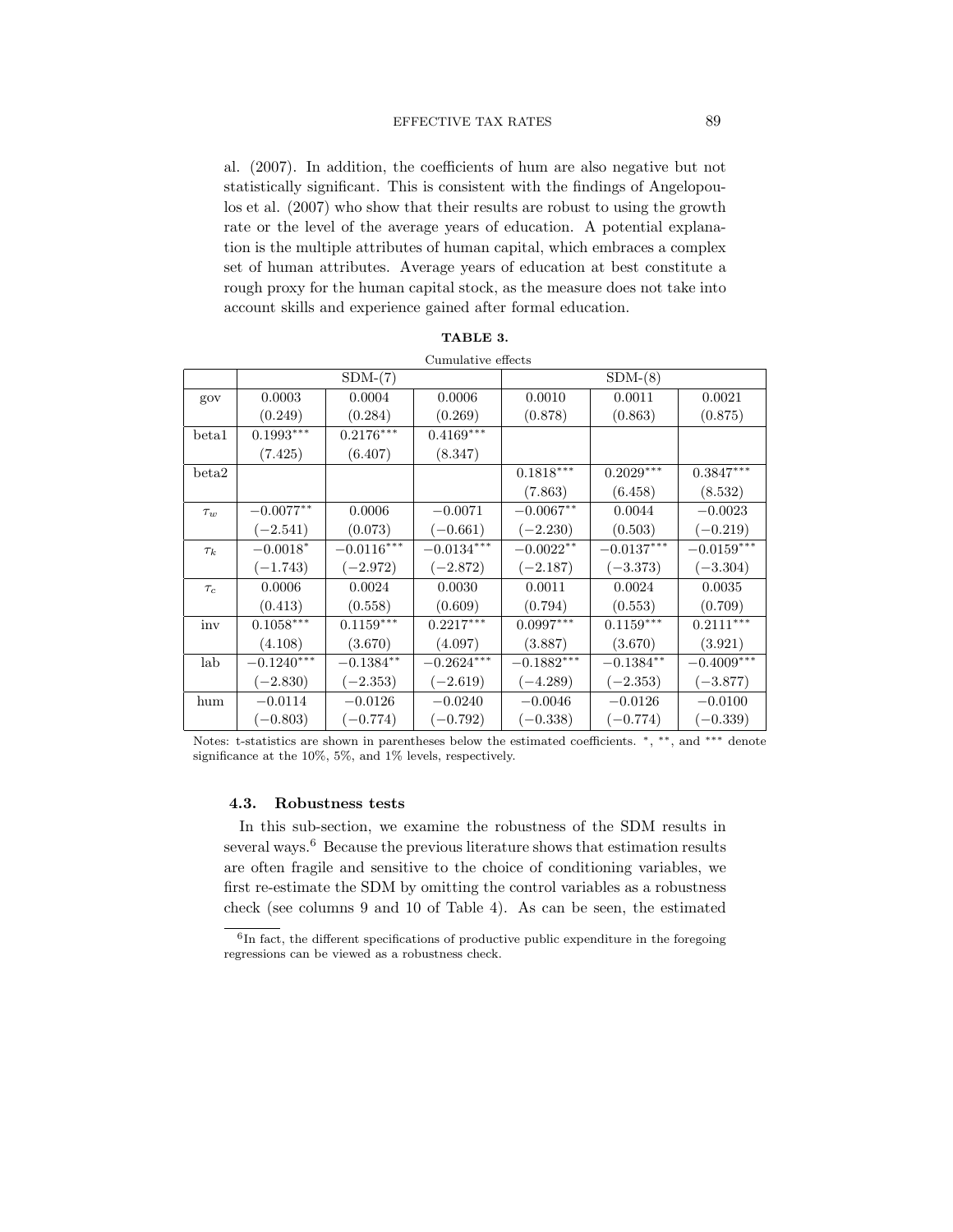coefficients of gov remain positive and insignificant. Compared to the initial results reported in Table 3, the exclusion of the control variables results in a higher estimated coefficient for beta1 and beta2. In other words, failure to adequately control for the conditioning variables in the regression increases the estimated coefficient of productive public expenditure. Also note that there is an upward bias in the absolute values of the estimated direct effects of the labor income tax rate. Nevertheless,  $\tau_w$  remains significant at the 10% level in the direct effect, and insignificant in the indirect effect. Of greatest interest are the results on the capital income tax rate. The indirect effect of  $\tau_k$  retains its significance, whereas its direct effect loses it. With respect to the variable  $\tau_c$ , the direct, indirect, and total effects continue to be insignificant.

|          | Robustness check with control variables excluded |              |              |              |              |              |  |  |  |  |  |  |
|----------|--------------------------------------------------|--------------|--------------|--------------|--------------|--------------|--|--|--|--|--|--|
|          |                                                  | (9)          |              | (10)         |              |              |  |  |  |  |  |  |
| gov      | 0.0010                                           | 0.0013       | 0.0023       | 0.0010       | 0.0012       | 0.0022       |  |  |  |  |  |  |
|          | (1.004)                                          | (0.956)      | (0.983)      | (0.899)      | (0.863)      | (0.884)      |  |  |  |  |  |  |
| beta1    | $0.2470***$                                      | $0.2933***$  | $0.5403***$  |              |              |              |  |  |  |  |  |  |
|          | (11.557)                                         | (8.973)      | (17.076)     |              |              |              |  |  |  |  |  |  |
| beta2    |                                                  |              |              | $0.2166***$  | $0.2630***$  | $0.4795***$  |  |  |  |  |  |  |
|          |                                                  |              |              | (11.118)     | (8.869)      | (16.567)     |  |  |  |  |  |  |
| $\tau_w$ | $-0.0114***$                                     | 0.0018       | $-0.0096$    | $-0.0079***$ | 0.0153       | 0.0074       |  |  |  |  |  |  |
|          | $(-4.265)$                                       | (0.208)      | $(-0.955)$   | $(-2.933)$   | (0.823)      | (0.756)      |  |  |  |  |  |  |
| $\tau_k$ | $-0.0012$                                        | $-0.0118***$ | $-0.0131***$ | $-0.0008$    | $-0.0116***$ | $-0.0124***$ |  |  |  |  |  |  |
|          | $(-1.214)$                                       | $(-3.070)$   | $(-2.856)$   | $(-0.810)$   | $(-2.937)$   | $(-2.653)$   |  |  |  |  |  |  |
| $\tau_c$ | $-0.0014$                                        | $-0.0014$    | $-0.0028$    | $-0.0014$    | $-0.0026$    | $-0.0040$    |  |  |  |  |  |  |
|          | $(-1.012)$                                       | $(-0.282)$   | $(-0.506)$   | $(-0.971)$   | $(-0.528)$   | $(-0.708)$   |  |  |  |  |  |  |

TABLE 4.

Notes: t-statistics are shown in parentheses below the estimated coefficients. <sup>∗</sup> denotes significance at the 10%,  $**$  at the 5%, and  $**$  at the 1% levels.

The estimated coefficients of hum, which is defined as the average years of education in the foregoing regressions, are not statistically significant at the 10% level. As a next step, it seems reasonable to make use of a more sophisticated measure of human capital. Unfortunately, the skills and experience accumulated by individuals are difficult to measure with precision in quantitative form. For simplicity, we use an educational attainment proxy for the stock of human capital. We re-estimate the regression with the alternative variable newhum, measured by the percentage of the population that has successfully completed college and higher-level schooling, with the results presented in Table 5. The positive coefficients of newhum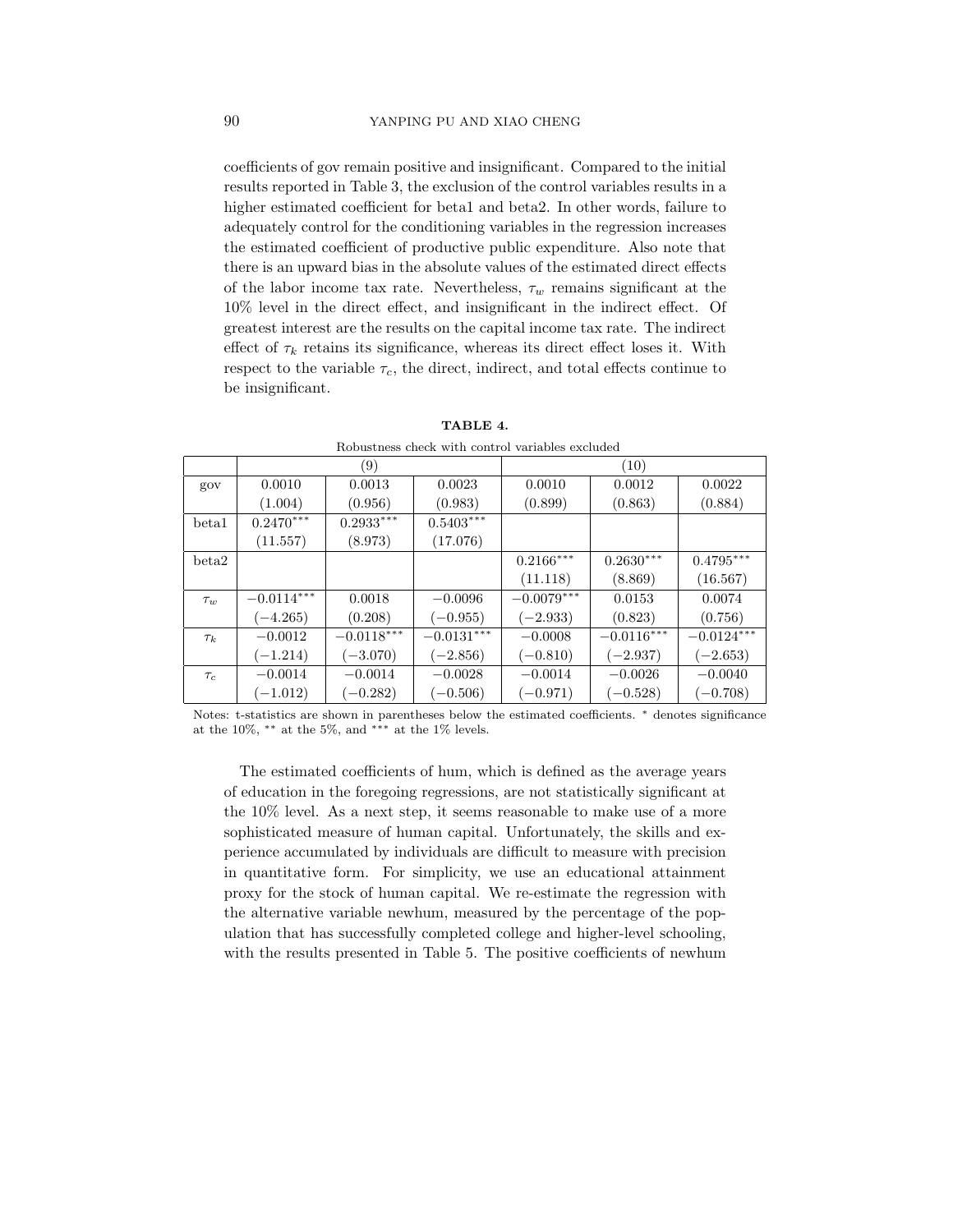are highly significant, implying that individuals do indeed attain significant quantitative skills and knowledge at college and higher levels of education that in turn contribute to economic development. More importantly, the robustness check with the alternative specification for human capital does not induce significant changes in the estimated coefficients of the variables of key interest, that is, the growth effects of productive public expenditure and effective tax rates are robust to it. The main differences between Tables 3 and 5 are that the significance level for the direct effect of  $\tau_w$ decreases to 10%, and there is a downward bias in the absolute values of the estimated coefficients.

|          | Robustness check with alternative specification for human capital |                         |              |                          |                          |                  |  |  |  |  |  |  |
|----------|-------------------------------------------------------------------|-------------------------|--------------|--------------------------|--------------------------|------------------|--|--|--|--|--|--|
|          |                                                                   | (11)                    |              |                          | (12)                     |                  |  |  |  |  |  |  |
|          | Direct                                                            | Indirect                | Total        | Direct                   | Indirect                 | Total            |  |  |  |  |  |  |
| gov      | 0.0005                                                            | 0.0005                  | 0.0011       | 0.0010                   | 0.0010                   | 0.0020           |  |  |  |  |  |  |
|          | (0.600)                                                           | (0.614)                 | (0.610)      | (1.072)                  | (1.040)                  | (1.061)          |  |  |  |  |  |  |
| beta1    | $0.1624***$                                                       | $0.1526***$             | $0.3150***$  |                          |                          |                  |  |  |  |  |  |  |
|          | (7.437)                                                           | (7.307)                 | (8.833)      |                          |                          |                  |  |  |  |  |  |  |
| beta2    |                                                                   |                         |              | $0.1426***$              | $0.1444***$              | $0.2870***$      |  |  |  |  |  |  |
|          |                                                                   |                         |              | (7.188)                  | (7.017)                  | (8.271)          |  |  |  |  |  |  |
| $\tau_w$ | $-0.0049*$                                                        | 0.0051                  | 0.0002       | $-0.0039*$               | 0.0091                   | 0.0052           |  |  |  |  |  |  |
|          | $(-1.957)$                                                        | (0.780)                 | (0.030)      | $(-1.794)$               | (1.354)                  | (1.635)          |  |  |  |  |  |  |
| $\tau_k$ | $-0.0016*$                                                        | $-0.0074**$             | $-0.0090***$ | $-0.0019***$             | $-0.0090***$             | $-0.0110***$     |  |  |  |  |  |  |
|          | $(-1.945)$                                                        | $(-2.548)$              | $(-2.581)$   | $(-2.273)$               | $(-2.863)$               | $(-2.909)$       |  |  |  |  |  |  |
| $\tau_c$ | 0.0017                                                            | 0.0040                  | 0.0057       | 0.0021                   | 0.0044                   | 0.0065           |  |  |  |  |  |  |
|          | (1.415)                                                           | (1.190)                 | (1.483)      | (1.588)                  | (1.249)                  | (1.330)          |  |  |  |  |  |  |
| inv      | $0.0759***$                                                       | $0.0715^{\ast\ast\ast}$ | $0.1474***$  | $0.0771***$              | $0.0781***$              | $0.1552***$      |  |  |  |  |  |  |
|          | (3.470)                                                           | (3.318)                 | (3.521)      | (3.483)                  | (3.379)                  | (3.551)          |  |  |  |  |  |  |
| lab      | $-0.0306$                                                         | $-0.0301$               | $-0.0607$    | $-0.0970^{\ast\ast\ast}$ | $-0.0995^{\ast\ast\ast}$ | $-0.1964***$     |  |  |  |  |  |  |
|          | $(-0.912)$                                                        | $(-0.888)$              | $(-0.904)$   | $(-2.901)$               | $(-2.576)$               | $(-2.786)$       |  |  |  |  |  |  |
| newhum   | $0.2084***$                                                       | $0.1980***$             | $0.4063***$  | $0.1987***$              | $0.2033***$              | $0.4020^{***}\,$ |  |  |  |  |  |  |
|          | (9.950)                                                           | (5.589)                 | (8.132)      | (9.252)                  | (5.488)                  | (7.608)          |  |  |  |  |  |  |

TABLE 5.

Robustness check with alternative specification for human capital

Notes: t-statistics are shown in parentheses below the estimated coefficients. <sup>∗</sup> denotes significance at the 10%,  $^{**}$  at the 5%, and  $^{***}$  at the 1% levels.

As a final robustness check, we design an alternative spatial weight matrix to analyze the connectivity among the observations. Various weight matrices based on geographical proximity are traditionally used in the spatial econometrics literature, and they seem particularly relevant in China where the heterogeneity of provincial economic structures is widely spatially distributed. We thus design the second interaction matrix,  $W_d$ , using a de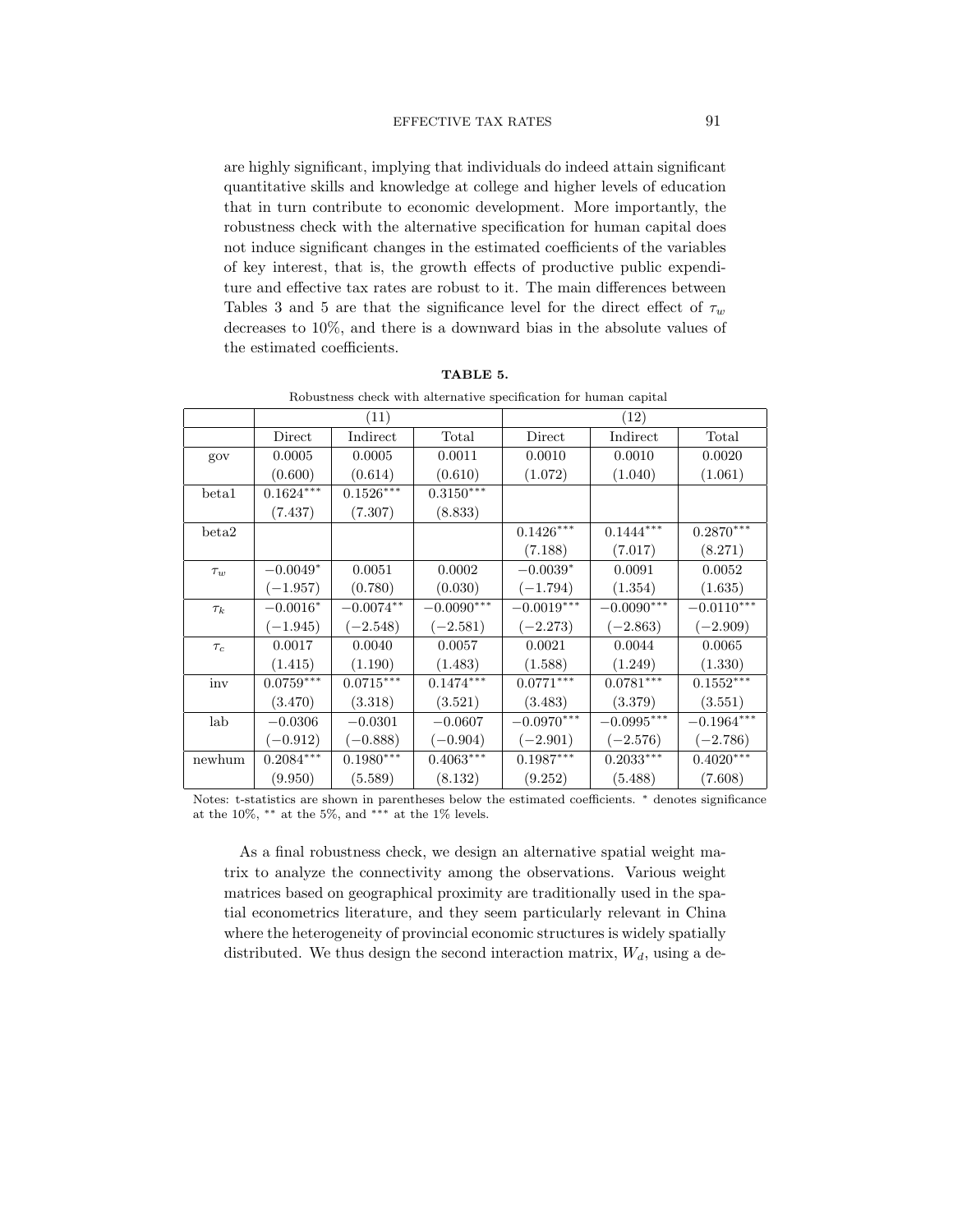creasing function of pure geographical distance to quantify the structure of the spatial dependence between provinces. The  $(i, j)$ th element of spatial weight matrix  $W_d$  is defined as follows: if  $i \neq j$ , then  $w_{i,j} = 1/d_{ij}$ , where  $d_{ij}$ is the geographical distance between two provincial capital cities; if  $i = j$ , then  $w_{i,j} = 0$ . Spatial weight matrix  $W_d$  is standardized to normalize the outside influence on each province. Table 6 reports the SDM results with spatial weight matrix  $W_d$ . Ignoring the differences in the magnitudes of the estimated coefficients between the initial and robustness check results, the results can be summarized as follows. A larger share of productive public expenditure is associated with a higher level of economic growth. A decrease in the labor income tax rate significantly enhances economic growth in a given province (direct effect). A decrease in the capital income tax rate not only improves economic growth in the province itself but also has major beneficial effects on nearby provinces (indirect effect). The effective tax rate on consumption in China is non-distorting. In summary, these estimates provide overall confirmation of the results reported in Table 3.

|          |              | (13)        |                         |              | (14)        |              |
|----------|--------------|-------------|-------------------------|--------------|-------------|--------------|
|          | Direct       | Indirect    | Total                   | Direct       | Indirect    | Total        |
| gov      | 0.0010       | 0.0026      | 0.0036                  | 0.0013       | 0.0036      | 0.0050       |
|          | (1.256)      | (1.078)     | (1.143)                 | (1.599)      | (1.282)     | (1.382)      |
| beta1    | $0.1043***$  | $0.2359***$ | $0.3401^{\ast\ast\ast}$ |              |             |              |
|          | (4.084)      | (3.389)     | (3.993)                 |              |             |              |
| beta2    |              |             |                         | $0.0847***$  | $0.2115***$ | $0.2962***$  |
|          |              |             |                         | (3.613)      | (3.043)     | (3.468)      |
| $\tau_w$ | $-0.0059**$  | $-0.0461$   | $-0.0520$               | $-0.0056**$  | $-0.0438$   | $-0.0495$    |
|          | $(-2.174)$   | $(-1.340)$  | $(-1.445)$              | $(-2.031)$   | $(-1.185)$  | $(-1.281)$   |
| $\tau_k$ | $-0.0028***$ | $-0.0299*$  | $-0.0326**$             | $-0.0030***$ | $-0.0336*$  | $-0.0366$ ** |
|          | $(-2.849)$   | $(-1.923)$  | $(-2.009)$              | $(-2.924)$   | $(-1.912)$  | $(-1.995)$   |
| $\tau_c$ | 0.0012       | 0.0206      | 0.0218                  | 0.0015       | 0.0222      | 0.0238       |
|          | (1.044)      | (1.362)     | (1.414)                 | (1.348)      | (1.347)     | (1.413)      |
| inv      | $0.0753***$  | $0.1746**$  | $0.2500***$             | $0.0781***$  | $0.2001**$  | $0.2782***$  |
|          | (3.459)      | (2.472)     | (2.873)                 | (3.534)      | (2.478)     | (2.867)      |
| lab      | $-0.1598***$ | $-0.3888^*$ | $-0.5486^{\ast\ast}$    | $-0.2037***$ | $-0.5401**$ | $-0.7437***$ |
|          | $(-3.681)$   | $(-1.919)$  | $(-2.278)$              | $(-4.609)$   | $(-2.157)$  | $(-2.591)$   |
| newhum   | $0.2468***$  | $0.5772***$ | $0.8240***$             | $0.2454***$  | $0.6349***$ | $0.8803***$  |
|          | (11.767)     | (3.190)     | (4.300)                 | (11.241)     | (3.098)     | (4.059)      |

TABLE 6.

Robustness check with alternative spatial weight matrix

Notes: t-statistics are shown in parentheses below the estimated coefficients. <sup>∗</sup>, ∗∗, and ∗∗∗ denote significance at the 10%, 5% and 1% levels, respectively.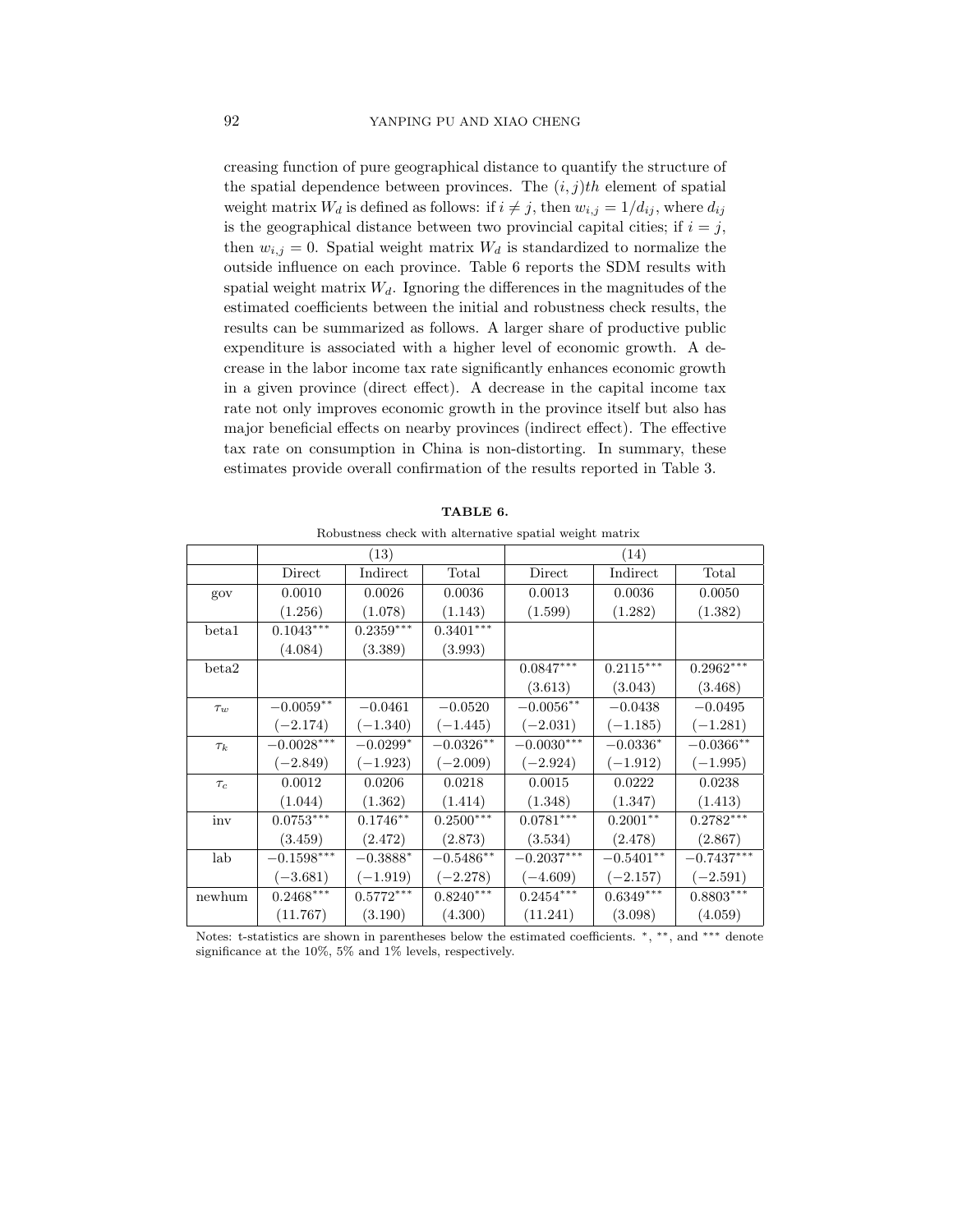### EFFECTIVE TAX RATES 93

## 5. CONCLUSION

In an endogenous growth model, tax rates affect the long-run growth rate. We test the robust relationship between effective tax rates and economic growth systematically using a panel dataset for 31 provinces in China over the period 2007-2013. An important feature of our empirical model is that it takes full account of the spatial correlation relationship in China's regional economic growth and the spatial spillover effects of effective tax rates.

We find labor income tax rates to be significantly negatively related to economic growth in a given province, and insignificantly related to growth in neighboring provinces because the vote with one's feet mechanism is inapplicable in China due to obstacles to interprovincial labor mobility such as the hukou system. We believe that greater labor mobility would improve the country's economic productivity. We also find that a decrease in the capital income tax rates significantly enhances growth in a given province, and induces neighboring provinces to also cut their capital income tax rates to promote local economic growth. This cross-province capital income tax competition, which can be characterizedas a race to the bottom, creates a pro-business environment that in turn promotes overall economic growth. Our results suggest that consumption taxes are non-distorting, whereas taxes imposed on labor income and capital income are growthdistorting. The Chinese government could consider switching the burden of taxation more toward consumption. Because high tax rates on luxury goods with elastic demand may create an incentive for cross-border shopping, we recommend higher targeted excise duties on such goods as alcohol and cigarettes, for which demand is relatively price inelastic, to raise more revenue.

#### APPENDIX A

| Variable rgdp   gov   beta1   beta2 $\tau_w$   $\tau_k$   $\tau_c$   inv   lab   hum                                                               |                                                                                                                        |  |  |  |  |
|----------------------------------------------------------------------------------------------------------------------------------------------------|------------------------------------------------------------------------------------------------------------------------|--|--|--|--|
|                                                                                                                                                    | Obs. 217   217   217   217   217   217   217   217   217   217   217                                                   |  |  |  |  |
| Mean   10.13   24.34   6.76   6.36   11.37   29.41   11.41   8.44   9.97   8.52                                                                    |                                                                                                                        |  |  |  |  |
| Median   10.08   20.32   6.86   6.45   10.79   27.25   9.68   8.63   10.13   8.52                                                                  |                                                                                                                        |  |  |  |  |
|                                                                                                                                                    | Max   $ 11.33 129.14 $ 8.35   8.01   $ 25.70 66.89 45.18 10.03 11.29 12.03$                                            |  |  |  |  |
| Min                                                                                                                                                | $\vert 8.91 \vert 8.70 \vert 4.66 \vert 4.14 \vert 5.94 \vert 14.74 \vert 0.99 \vert 5.57 \vert 7.52 \vert 4.37 \vert$ |  |  |  |  |
| $\vert$ Std.dev $\vert$ 0.52 $\vert$ 18.37 $\vert$ 0.75 $\vert$ 0.78 $\vert$ 3.66 $\vert$ 9.62 $\vert$ 7.88 $\vert$ 0.92 $\vert$ 0.86 $\vert$ 1.15 |                                                                                                                        |  |  |  |  |

Summary statistics of major variables (2007-2013)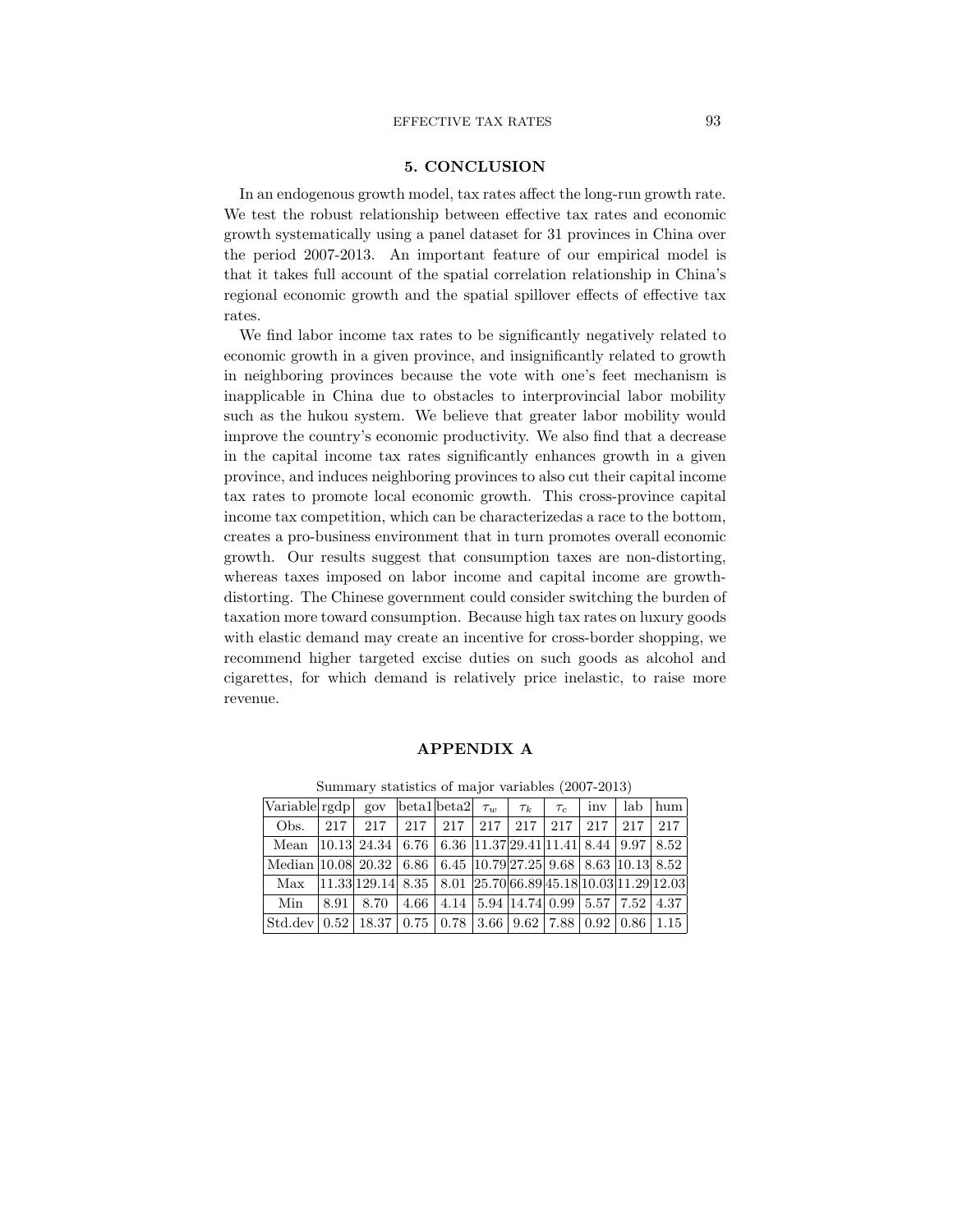## APPENDIX B

|                            | 2007        | 2008        | 2009      | 2010     | 2011     | $\>2012$ | 2013        |  |  |  |
|----------------------------|-------------|-------------|-----------|----------|----------|----------|-------------|--|--|--|
| Beijing                    | 16.84       | $16.59\,$   | 17.00     | 18.22    | 19.51    | 20.11    | 21.14       |  |  |  |
| Tianjin                    | 17.91       | 14.12       | 13.83     | 13.03    | 12.66    | 12.90    | 12.85       |  |  |  |
| Hebei                      | $8.95\,$    | $6.98\,$    | 7.43      | $7.45\,$ | $7.91\,$ | $8.24\,$ | 8.79        |  |  |  |
| Shanxi                     | 15.35       | 12.98       | 12.81     | 14.15    | 13.85    | 14.17    | 14.84       |  |  |  |
| Inner Mongolia             | 10.33       | 8.46        | 7.62      | $8.31\,$ | $8.98\,$ | 8.96     | $\,9.12$    |  |  |  |
| Liaoning                   | 14.79       | 12.45       | 12.94     | 12.39    | 13.31    | 13.28    | 14.78       |  |  |  |
| Jilin                      | 11.82       | 11.39       | 11.76     | 11.33    | 11.69    | 11.60    | 12.23       |  |  |  |
| Heilongjiang               | 15.27       | 15.09       | $16.91\,$ | 16.26    | 16.21    | 16.03    | 16.57       |  |  |  |
| Shanghai                   | 21.74       | $21.68\,$   | 22.43     | 22.52    | 23.81    | 25.44    | 25.70       |  |  |  |
| Jiangsu                    | 10.88       | 10.45       | 9.83      | 10.13    | 10.79    | 11.46    | 11.32       |  |  |  |
| Zhejiang                   | 10.08       | 10.36       | 10.85     | 11.14    | 12.15    | 13.68    | 12.40       |  |  |  |
| Anhui                      | $\ \, 9.08$ | $8.10\,$    | $8.50\,$  | $8.25\,$ | $8.78\,$ | 8.75     | $\,9.86\,$  |  |  |  |
| Fujian                     | 7.62        | 6.43        | 6.10      | $5.94\,$ | 6.48     | 6.50     | 7.09        |  |  |  |
| Jiangxi                    | 7.47        | 7.79        | 8.88      | 7.79     | $8.09\,$ | $\,9.39$ | $\ \, 9.15$ |  |  |  |
| Shandong                   | $\ \, 9.21$ | $7.32\,$    | 7.69      | 8.73     | $9.73\,$ | 9.89     | 9.68        |  |  |  |
| Henan                      | 6.87        | 6.14        | 6.27      | 6.38     | 6.56     | 6.90     | 7.29        |  |  |  |
| Hubei                      | 10.06       | 8.82        | 9.36      | 9.76     | 10.19    | 9.46     | 9.68        |  |  |  |
| Hunan                      | $8.92\,$    | 7.99        | $8.45\,$  | 7.86     | 7.96     | $8.01\,$ | $8.43\,$    |  |  |  |
| Guangdong                  | $\,9.19$    | $\ \, 9.58$ | $\,9.57$  | 10.24    | 10.90    | 10.99    | 11.33       |  |  |  |
| Guangxi                    | 7.93        | 6.37        | $7.38\,$  | 7.26     | $6.58\,$ | $6.90\,$ | 7.95        |  |  |  |
| Hainan                     | 13.02       | 10.50       | 12.11     | 11.25    | 12.74    | 11.86    | 10.71       |  |  |  |
| Sichuan                    | 10.72       | 9.64        | 11.94     | 10.74    | 11.36    | 13.12    | 16.03       |  |  |  |
| $\overline{\rm Chongging}$ | 11.18       | 10.30       | 13.30     | 13.20    | 14.94    | 14.26    | 15.82       |  |  |  |
| Guizhou                    | 10.58       | 9.16        | 9.87      | 10.11    | 10.44    | $\,9.81$ | $\,9.29$    |  |  |  |
| Yunnan                     | 10.10       | $\ \, 9.25$ | 9.92      | 10.31    | 10.97    | 9.73     | 9.67        |  |  |  |
| Tibet                      | 7.04        | 7.19        | 7.28      | $8.59\,$ | 11.27    | 16.98    | 11.64       |  |  |  |
| Shaanxi                    | 10.96       | $\,9.31$    | 9.89      | 11.14    | 11.10    | 11.92    | 11.49       |  |  |  |
| Gansu                      | 11.01       | 9.71        | $11.96\,$ | 10.65    | 12.83    | 12.03    | 11.58       |  |  |  |
| Qinghai                    | 12.23       | 11.25       | 11.91     | 12.55    | 13.87    | 13.09    | 12.90       |  |  |  |
| Ningxia                    | 12.22       | 10.29       | 10.22     | 11.71    | 13.29    | 12.60    | 12.98       |  |  |  |
| Xinjiang                   | 14.69       | 13.69       | 13.70     | 14.34    | 15.22    | 14.65    | 15.02       |  |  |  |

Effective tax rate on labor income in China (2007-2013)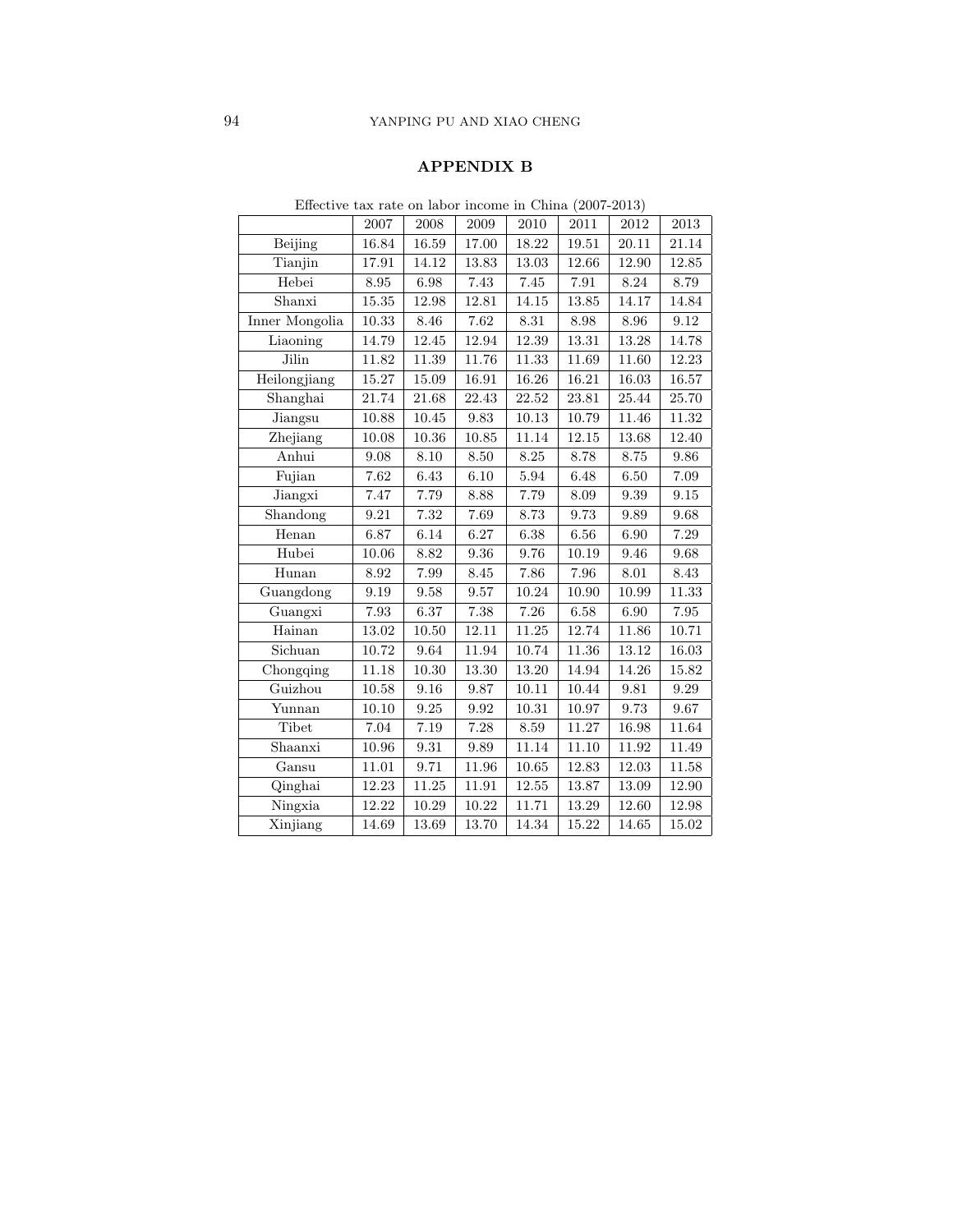## EFFECTIVE TAX RATES 95

## APPENDIX C

| $Eilective$ tax rate on capital income in Unina (2007-2015) |           |           |           |           |           |           |           |  |  |  |
|-------------------------------------------------------------|-----------|-----------|-----------|-----------|-----------|-----------|-----------|--|--|--|
|                                                             | 2007      | 2008      | 2009      | 2010      | 2011      | 2012      | 2013      |  |  |  |
| Beijing                                                     | 56.92     | 66.89     | 66.65     | 58.46     | 61.85     | 64.94     | 65.12     |  |  |  |
| Tianjin                                                     | $25.64\,$ | 25.87     | $25.42\,$ | 27.24     | $29.48\,$ | 28.18     | 28.29     |  |  |  |
| Hebei                                                       | 15.23     | 22.95     | 25.13     | 26.04     | $25.28\,$ | 27.88     | 29.85     |  |  |  |
| Shanxi                                                      | $20.61\,$ | $23.98\,$ | 29.26     | 23.65     | 27.63     | 32.12     | 36.73     |  |  |  |
| Inner Mongolia                                              | 17.04     | 18.61     | 22.36     | 22.14     | 23.79     | 24.21     | 25.27     |  |  |  |
| Liaoning                                                    | 25.62     | 31.54     | 35.30     | 35.24     | 35.76     | 42.16     | 34.38     |  |  |  |
| Jilin                                                       | 19.80     | $23.01\,$ | 24.37     | 24.61     | 25.21     | 27.25     | $27.61\,$ |  |  |  |
| Heilongjiang                                                | $15.50\,$ | 16.60     | 18.63     | 18.26     | 20.07     | 22.76     | 25.31     |  |  |  |
| Shanghai                                                    | 48.20     | 46.35     | 42.80     | 41.97     | 42.85     | 43.64     | 44.41     |  |  |  |
| Jiangsu                                                     | 21.03     | 22.73     | 25.66     | 24.66     | 27.77     | 28.52     | 28.40     |  |  |  |
| Zhejiang                                                    | $23.27\,$ | 24.02     | $22.68\,$ | $23.14\,$ | 26.43     | $27.96\,$ | 30.80     |  |  |  |
| Anhui                                                       | 20.69     | $27.25\,$ | 28.39     | 28.14     | 28.63     | 30.63     | 30.73     |  |  |  |
| Fujian                                                      | 19.90     | 26.81     | 26.78     | 24.57     | 26.24     | 28.81     | 30.61     |  |  |  |
| Jiangxi                                                     | 17.62     | 26.30     | 28.65     | 27.88     | 27.60     | 29.79     | 28.98     |  |  |  |
| Shandong                                                    | $16.58\,$ | 20.09     | 20.90     | 19.04     | 21.82     | 22.64     | 23.79     |  |  |  |
| Henan                                                       | 14.74     | 17.67     | 22.44     | 22.74     | 22.60     | 26.64     | 27.84     |  |  |  |
| Hubei                                                       | 18.63     | 24.23     | 23.10     | 20.08     | 23.79     | 25.66     | 26.97     |  |  |  |
| Hunan                                                       | 16.13     | 19.71     | 18.75     | 20.40     | $20.90\,$ | 22.44     | 23.95     |  |  |  |
| Guangdong                                                   | 30.44     | 28.63     | 26.93     | 23.23     | 30.08     | 31.86     | 31.22     |  |  |  |
| Guangxi                                                     | 15.27     | 28.22     | 33.17     | 27.74     | 34.48     | 30.18     | 30.39     |  |  |  |
| Hainan                                                      | 24.68     | 41.60     | 41.32     | 45.10     | 46.26     | 50.44     | 49.31     |  |  |  |
| Sichuan                                                     | 22.32     | 23.52     | 24.28     | 27.49     | 29.99     | 29.92     | 26.48     |  |  |  |
| Chongqing                                                   | $22.58\,$ | 30.28     | 27.62     | 26.57     | 25.39     | 25.83     | 25.87     |  |  |  |
| Guizhou                                                     | $25.54\,$ | 33.83     | 36.35     | 35.40     | 38.03     | 41.98     | 42.73     |  |  |  |
| Yunnan                                                      | 28.94     | 37.44     | 35.28     | 34.54     | 36.41     | 41.10     | 38.76     |  |  |  |
| Tibet                                                       | 18.56     | 19.16     | 27.42     | 34.25     | 40.90     | 45.31     | 43.71     |  |  |  |
| Shaanxi                                                     | $20.71\,$ | $21.56\,$ | 24.00     | $21.68\,$ | 23.54     | 24.61     | 26.76     |  |  |  |
| Gansu                                                       | 19.71     | 25.52     | 23.66     | 30.70     | 29.49     | 30.87     | 32.30     |  |  |  |
| Qinghai                                                     | 21.74     | 23.86     | 35.92     | 26.01     | 30.93     | 29.80     | 34.70     |  |  |  |
| Ningxia                                                     | 27.02     | 35.91     | 32.58     | 33.58     | 34.39     | 38.78     | 39.70     |  |  |  |
| Xinjiang                                                    | 21.23     | 28.04     | 35.83     | 32.39     | 37.80     | 42.86     | 43.94     |  |  |  |

Effective tax rate on capital income in China (2007-2013)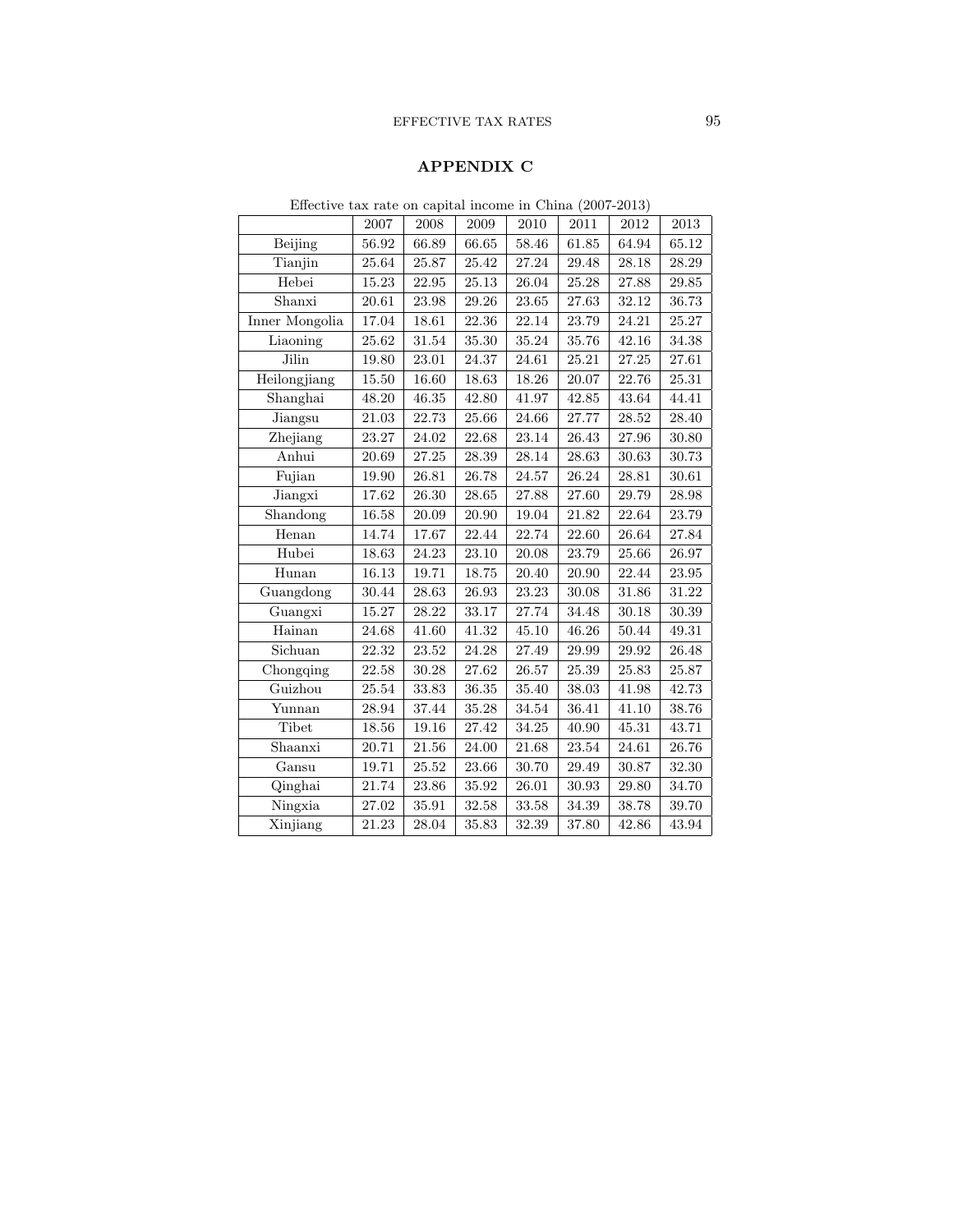## APPENDIX D

|                |             |           |                   |           | .        |          |          |
|----------------|-------------|-----------|-------------------|-----------|----------|----------|----------|
|                | 2007        | 2008      | 2009              | 2010      | 2011     | $\>2012$ | 2013     |
| Beijing        | 12.74       | 11.58     | 13.25             | 13.38     | 12.94    | 12.96    | 16.82    |
| Tianjin        | 35.62       | 36.37     | 33.32             | 38.50     | 37.34    | 35.44    | 36.40    |
| Hebei          | 8.11        | 8.21      | 7.32              | 8.36      | 8.14     | $6.51\,$ | 6.86     |
| Shanxi         | 18.71       | 22.84     | 17.69             | 16.87     | 16.70    | 14.45    | 10.42    |
| Inner Mongolia | 10.74       | 10.63     | $8.19\,$          | 9.29      | 9.56     | 7.56     | 5.59     |
| Liaoning       | $12.15\,$   | 11.64     | 12.69             | 14.48     | 13.14    | 11.46    | 12.03    |
| Jilin          | $7.32\,$    | $6.06\,$  | $5.43\,$          | $4.65\,$  | 8.69     | $6.05\,$ | 7.36     |
| Heilongjiang   | 10.37       | 9.86      | 8.23              | 8.27      | 9.95     | 8.80     | 7.07     |
| Shanghai       | 31.74       | 31.49     | 33.31             | 36.39     | 38.79    | 40.74    | 45.18    |
| Jiangsu        | 10.69       | 10.10     | $\,9.90$          | 9.68      | 7.07     | 6.34     | 11.90    |
| Zhejiang       | 11.66       | 13.43     | 11.15             | 11.24     | 10.03    | 9.29     | 19.18    |
| Anhui          | 5.81        | 6.06      | $6.35\,$          | 6.71      | 6.60     | 4.28     | 5.55     |
| Fujian         | $6.45\,$    | $6.22\,$  | $5.91\,$          | $6.67\,$  | $5.98\,$ | 5.64     | 13.64    |
| Jiangxi        | 4.93        | 3.46      | 3.98              | 4.47      | 4.56     | 2.78     | 4.07     |
| Shandong       | $\ \, 9.84$ | $10.25\,$ | $\ \, 9.54$       | 11.39     | 10.32    | 10.38    | 11.18    |
| Henan          | 4.86        | 4.33      | $\phantom{-}2.96$ | $2.42\,$  | $2.58\,$ | 1.47     | 0.99     |
| Hubei          | 7.58        | 7.12      | 7.25              | 7.76      | 6.58     | 6.53     | $7.19\,$ |
| Hunan          | 7.09        | $6.95\,$  | 6.89              | 7.18      | 7.47     | 6.79     | 7.30     |
| Guangdong      | 13.61       | 13.16     | 13.44             | 13.76     | 12.20    | 12.09    | 19.71    |
| Guangxi        | 6.77        | 6.39      | 5.80              | 5.91      | 7.51     | 7.03     | 5.59     |
| Hainan         | 14.37       | 16.98     | 17.79             | 18.71     | 20.14    | 17.25    | 13.73    |
| Sichuan        | $7.15\,$    | $5.58\,$  | 7.19              | 8.01      | 6.71     | 6.00     | 7.90     |
| Chongqing      | 5.79        | 5.67      | $5.11$            | 5.55      | 6.21     | 6.23     | 6.55     |
| Guizhou        | 9.78        | 10.81     | 10.53             | 10.98     | 11.38    | 11.67    | 11.48    |
| Yunnan         | 19.03       | 22.90     | 18.62             | 19.18     | 18.87    | 17.48    | 16.32    |
| Tibet          | 2.43        | 3.60      | 2.91              | 2.44      | 4.74     | 5.10     | 5.70     |
| Shaanxi        | 12.76       | 12.90     | 12.33             | 14.01     | 14.80    | 13.40    | 11.92    |
| Gansu          | 11.24       | 8.80      | 11.59             | $11.27\,$ | 11.14    | 11.06    | $9.36\,$ |
| Qinghai        | 9.58        | 9.31      | 10.51             | 11.14     | 9.94     | 9.84     | 7.57     |
| Ningxia        | $7.54\,$    | 7.22      | $8.04\,$          | 7.96      | $6.15\,$ | $7.56\,$ | $7.35\,$ |
| Xinjiang       | 15.81       | 15.95     | 15.71             | 16.37     | 15.38    | 13.37    | 11.65    |

Effective tax rate on consumption in China (2007-2013)

## REFERENCES

Angelopoulos, K., G. Economides, and P. Kammas, 2007. Tax-Spending Policies and Economic Growth: Theoretical Predictions and Evidence from the OECD. European Journal of Political Economy 23(4), 885-902.